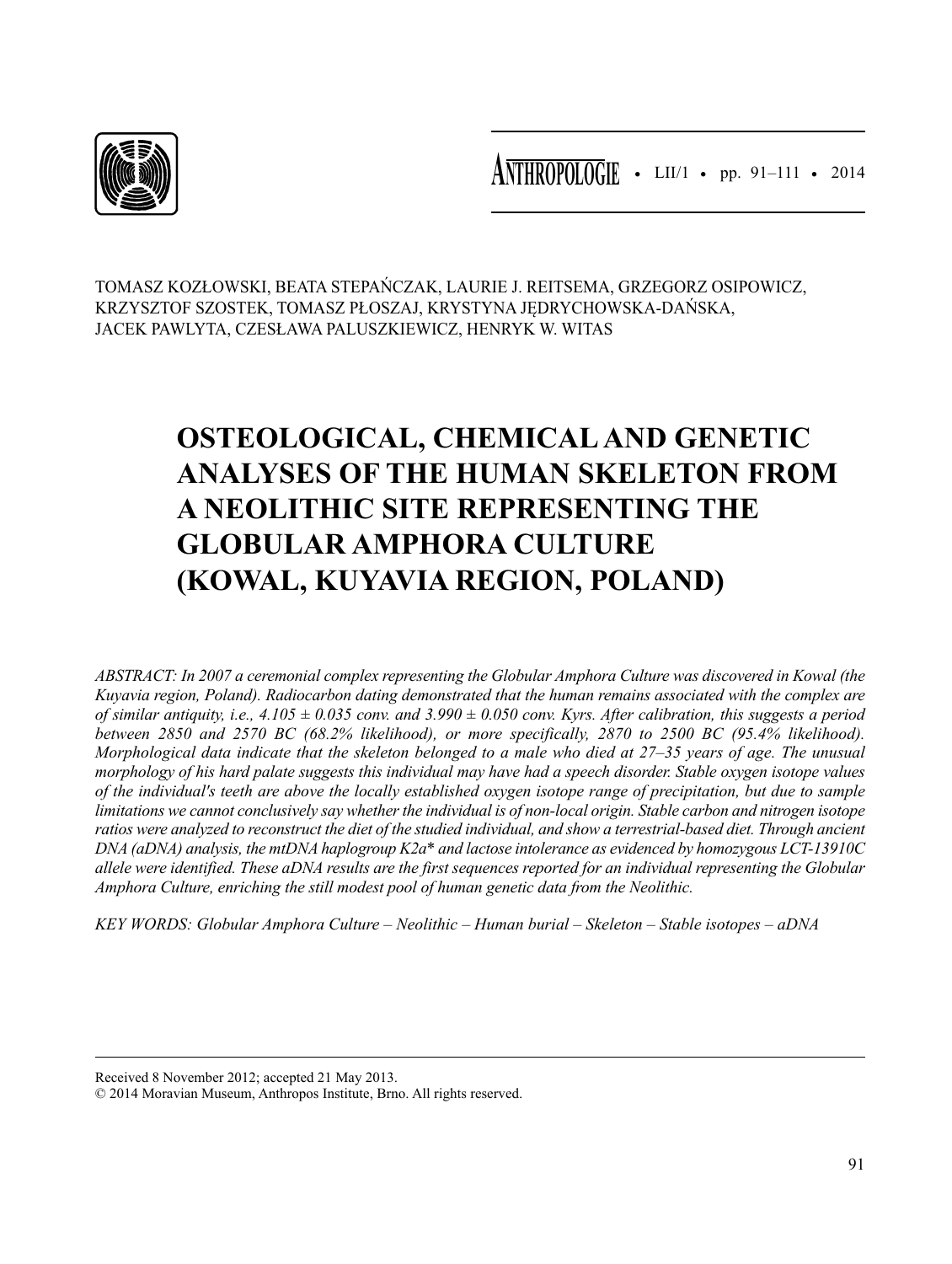## **INTRODUCTION**

Modern comprehensive bioarcheological analysis of skeletal remains relies on the cooperation of scientists representing various fields including archeologists, anthropologists, physicists, chemists and molecular biologists (Haak *et al.* 2005, 2008, Linderholm 2008, Roche *et al.* 2010). Rapid development of research techniques based on stable isotopes of oxygen, carbon and nitrogen and the analysis of ancient DNA enables a more complete evaluation of the general biological condition of an individual. In contemporary anthropological and archeological research, the analyses of skeletal material increasingly are conducted in cooperation among researchers working in various fields of science (Roberts *et al.* 2013, Vercellotti *et al.* 2008, Zvelebil, Weber 2013). Through collaborative anthropological research, reconstruction of diet through stable carbon and nitrogen isotope analysis, life history including geographic origins through stable oxygen isotope analysis, and frequency of certain genetic traits and possible ancestry through ancient DNA analysis can be discerned (Evans *et al.* 2006, Fornander *et al.* 2008, White *et al.* 1998, Witas *et al.* 2006, 2007, 2010, Wright, Schwarcz 1999, Zawicki, Witas 2008).

In this study, we explore the living conditions and lifestyle of an individual representing the Globular Amphora Culture, whose tomb was found at the Kowal 14 site in Kuyavia (Central Poland). First, an anatomical/anthropological analysis was undertaken and a complete archeological description of the cultural and environmental background was prepared. Next, stable oxygen isotope ratios in tooth phosphate as well as stable carbon and nitrogen isotope ratios in rib collagen and carbonate were determined. Finally, ancient DNA (aDNA) from buccal teeth was extracted to reveal select sequences of nuclear (*MCM6* alleles) and mitochondrial (HVR) genomes.

## **ARCHEOLOGICAL BACKGROUND**

## **Globular Amphora Culture**

At the end of the early and the beginning of the Late Eneolithic, Central Europe saw a transformation from settled populations practicing farming/husbandry to mobile shepherd communities. Archeologically speaking, the two processes correspond to the emergence of the Globular Amphora Culture (GAC) first and the Corded Ware Culture later (Kozłowski 1998, 1999). The origins of the Globular Amphora Culture are complex. Its formative stage took place along the European Lowlands from Mecklenburg (Germany) to Kuyavia (Poland). It is believed that the culture came into being in late  $4<sup>th</sup>$  millenium BC as a result of interactions between the Funnel Beaker Culture (TRB) and huntergatherers inhabiting the middle Oder and low Elbe catchment area (Kaczanowska 2005, Kozłowski 1999, Wiślański 1979). In its heyday, the territory of the GAC covered an area similar to TRB, but did not reach the size of Lower Saxony or today's Netherlands or Denmark. In the east, it extended over Podlachia and today's Ukraine – Volhynia along Dniester, as far as Kiev (Wiślański 1979). In Poland, traces of the GAC are visible, especially in the Polish Lowlands, Silesia and part of Lesser Poland (Kaczanowska 2005, Kozłowski 1999, Wiślański 1979).

The GAC population in Poland settled on the richest soil (Kuyavia, the vicinity of Ślęza, the Lublin region, the vicinity of Solawa and Kraków/Sandomierz loess), which, in juxtaposition with data from sources including paleofaunal and paleofloral remains, indicates that its economy was farm- and husbandry-based (mainly cattle and pigs). It seems that the culture was first to domesticate the horse; this assessment is supported by the graves of horses discovered, for example, in Potyry near Płońsk (Wiślański 1969).

## **The site of Kowal**

The site of Kowal is located at the edge of the Kuyavian moraine plateau (where the Kuyavian Plain merges with the Płock Basin) at the altitude of approximately 90 m above sea level (*Figure 1*). It covers the edge and slope of a small valley exposed to the north, northeast and east. The region does not contain any larger water bodies, although there are two small springs 150 m to the northwest. These are well-exposed against the surrounding landscape and might have had a major impact on the extent of pre-historic settlement in this region. The surface of the site is covered with powdery brown soil, and the geological base contains clays of different weight, occasionally interspersed with clay sand. Certain areas of the site are very rocky. In total, an area of 7041 m2 was studied.

Overall, 348 items of different function and chronology were identified. Of particular interest are Neolithic objects, including a ceremonial complex of the Globular Amphora Culture. This complex comprised a megalith, a human tomb, and an animal burial site accompanied by a pyre.

Originally the megalith was partly submerged in the ground, and covered an area of approximately 2023 m<sup>2</sup>.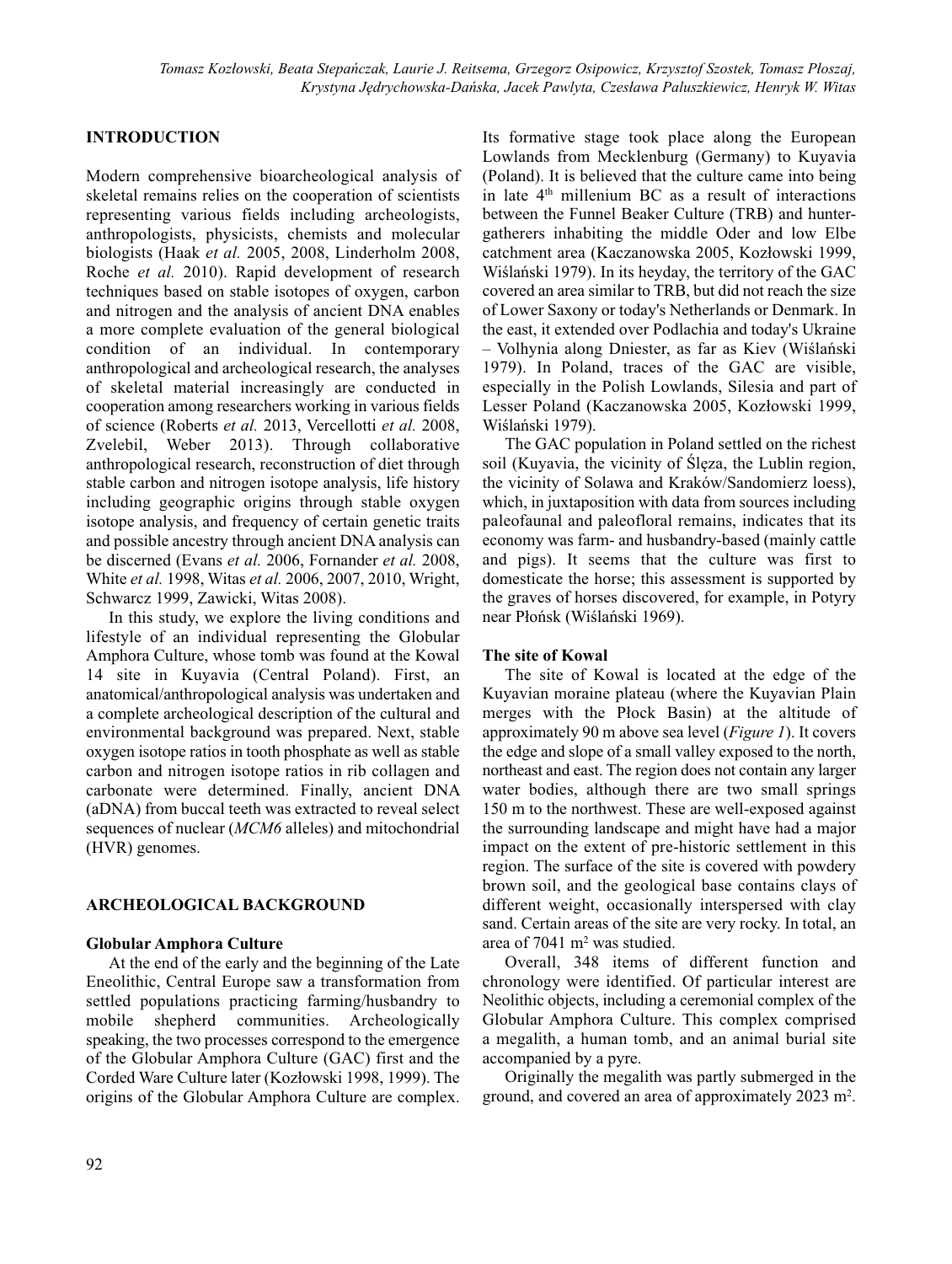

FIGURE 1. Location and topographic plan of site 14 area in Kowal. Drawing by T. Górzyński and P. Weckwerth.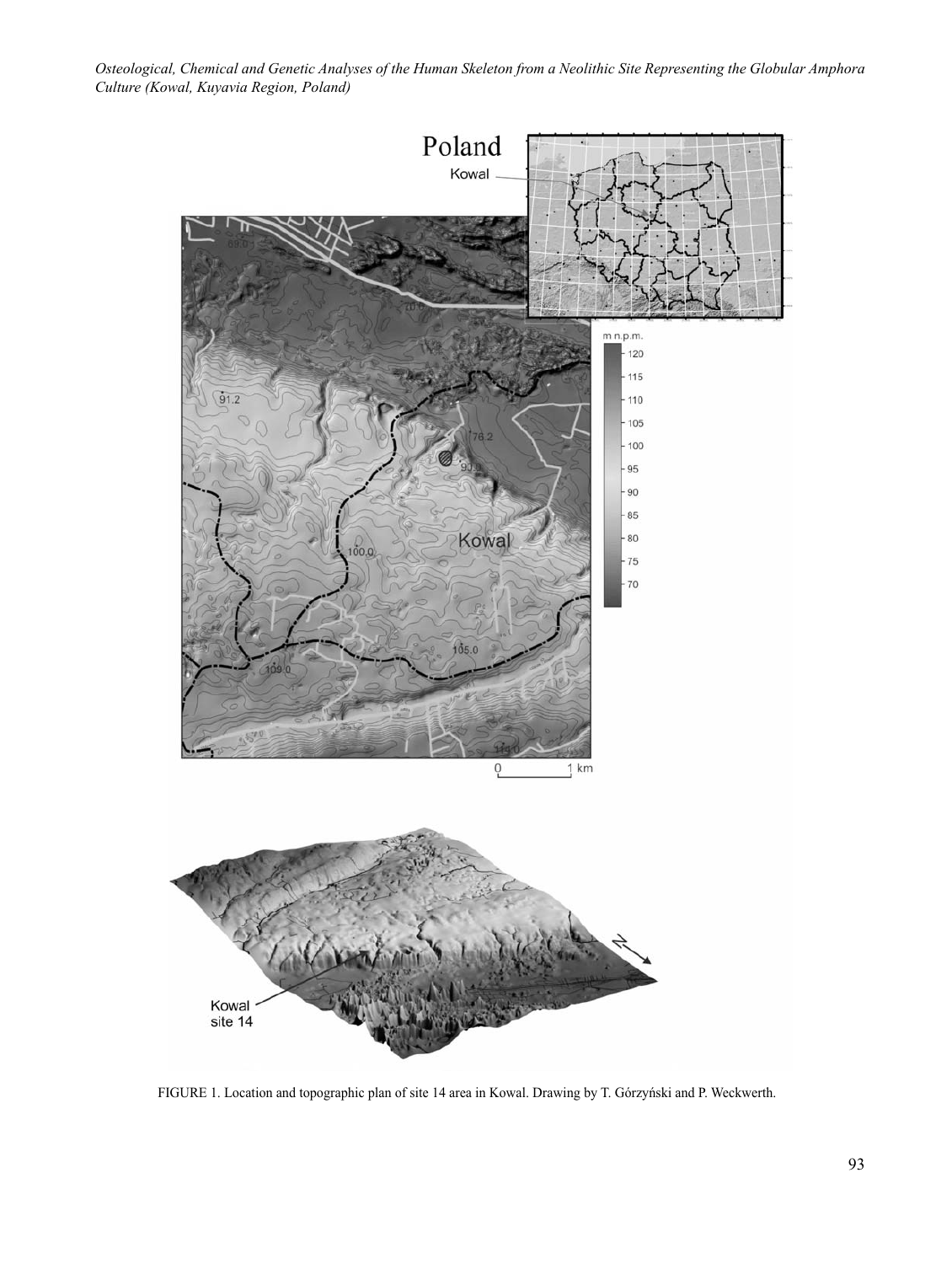

FIGURE 2. Human tomb of the Globular Amphora Culture, site 14, Kowal district. Drawing by A. Balonis, computer processed by A. Górzyńska.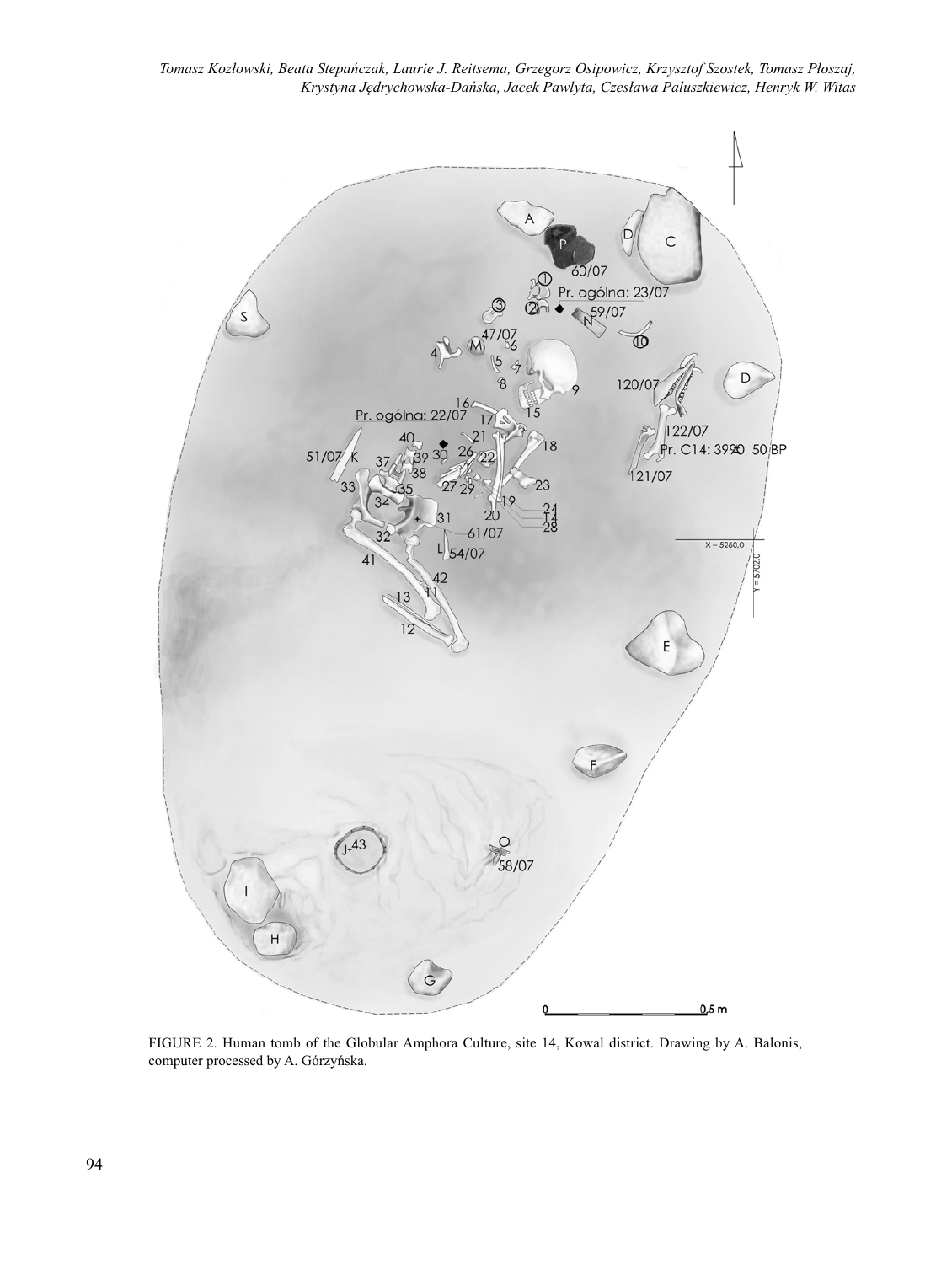Its thickness was about 1.5 m, with the upper parts made of stones of diameters greater than 0.5 m and weights probably approaching 300 kg in some cases. Some of those stones bore marks of having been processed.

A ceremonial complex with an animal burial accompanied by a pyre was discovered west of the megalith. The structure had been partly destroyed both by contemporary and by pre-historic human activities (i.e., ploughing). It was unearthed as a rectangular pit  $(430\times160$  cm) aligned along the east/west axis, with a slight deviation of the western section to the north.

The human tomb was located in the immediate vicinity of the megalith. When discovered, the tomb pit was a 367×160 cm oval, 80 cm deep. Its bottom section was limited by stonework made of pebbles, 10–20 cm in diameter, placed every 20–60 cm, which delineated a 250×160 cm oval. In its centre lay a well-preserved skeleton (*Figure 2*).



FIGURE 3. Human skeleton *in situ* and an idea of the body's arrangement in the tomb. Photo Archive of the Institute of Archaeology at the NCU, drawing by T. Kozłowski.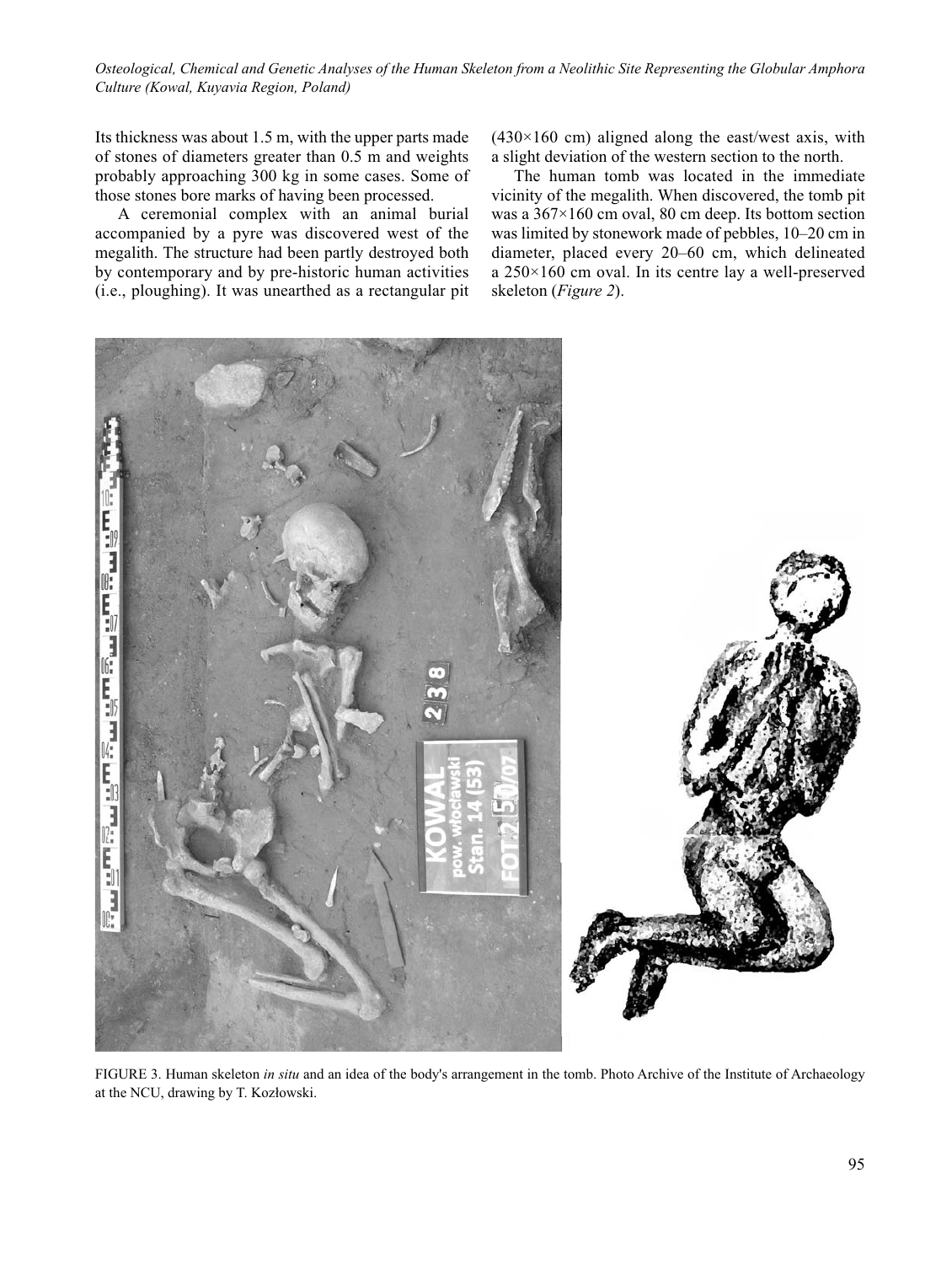## **The human skeleton at Kowal**

The cadaver had been laid on his left side, along the NE (head)/SW (legs) axis, his head pointing to the east. The bones from the human skeleton were discovered mostly in the anatomical position. The way in which the bones were arranged suggests that the limbs had been forcefully pressed against the body and bent at large joints (i.e., elbow, hip and knee). The upper limbs had been pressed against the torso and presumably crossed on the chest. A plausible interpretation of this arrangement is that the body had been tied up (e.g., wrapped in a fabric or tied with a rope) (*Figure 3*).

The tomb furnishing was quite elaborate, and included three ceramic vessels, a lavishly decorated T-shaped badge, a tool made from wild boar's tusk, several bone objects (a spindle-shaped blade, a piercing pin, a chisel and a piece of an unspecified smoothed tool), a striped flint axe, a chocolate flint chip, a flake core, a stone grinder, and an ochre lump. In the northeast section of the structure, around 25 cm from the skull, a pig mandible and shank bones were found.

The first sample for radiocarbon dating, collected from the human bones, was dated to  $4105 \pm 35$  conv. BP (Poz-21912). After calibration, this suggests a period between 2850 to 2570 BC (68.2% likelihood), and 2870 to 2500 BC (95.4% likelihood). The second sample was collected from a long bone of the pig. The dating was  $3990 \pm 50$  conv. BP (Poz-21910). After calibration: 2850–2580 BC (68.2% likelihood), and 2870–2840 BC (95.4% likelihood).

## **APPLYING ISOTOPIC ANALYSES AT THE KOWAL SITE**

To obtain as much information as possible from the isolated human skeleton at Kowal, stable oxygen, carbon and nitrogen isotope analyses were undertaken. Oxygen is incorporated into enamel and dentine via ingested food and water. Stable oxygen isotope analysis of human and animal remains is used primarily for studying climate changes which took place in the past (Hedges *et al.* 2004, Stephan 2000) and the origin and migration routes of individuals and entire populations (Budd *et al.* 2004, Dupras, Schwarcz 2001, Fricke *et al.* 1995, Knudson, Torres-Rouff 2009, Müller *et al.* 2003, Price *et al.* 2010, White *et al.* 1998, White *et al.* 2004). The oxygen isotope ratio analysis of various bone sections enables us to retrospectively reconstruct the dynamics of individuals' movements in their lifetime. This is possible because of the fact that during an individual's life there is both sustained and

spontaneous bone remodeling (Pate 1994, Streeter *et al.* 2010), and stable oxygen ratios in phosphates and carbonates of the bone apatite vary with the oxygen isotope signatures of the sources of drinking water in the area inhabited by a given individual during life (Daux *et al.* 2005, Daux *et al.* 2008, Dupras, Schwarcz 2001, Luz *et al.* 1984). Considering the duration of the long bone development (approximately 10 years or more), isotope analyses of long bones allow us to reconstruct an individual's activity over the last decade or so of their life. Stable isotope signatures from teeth, however, remain unchanged after they have been completely mineralized, thus reflecting living conditions (diet and/or geographic point of origin) of an individual as a child and/or young adult, depending on which tooth is analyzed. By examining teeth selected on the basis of budding, mineralization and eruption times, it is possible to trace nutritional habits and mobility of a given individual at various stages of their life (Hillson 1996, White, Folkens 2005). Isotopic analyses of single skeletons can be carried out using a larger number of samples from the same individual, as this is a method for a more complete reconstruction of a particular human being's life history (Prowse *et al.* 2007, Roberts *et al.* 2013, White *et al.* 2004).

The analysis of stable oxygen isotope ratios is also used in weaning studies (Katzenberg 2000, Wright, Schwarcz 1999, White *et al.* 2004). Isotope fractionation of oxygen during mother's milk synthesis results in breast-fed children having a 2–3‰ higher oxygen isotope ratio in their tissues than their mothers, who drink water. Switching the child's diet over to solid or mixed food causes a drop in stable oxygen isotope concentrations as a consequence of the elemental reconstruction, until these concentrations reach levels typical of adults (Wright, Schwarcz 1999).

Stable carbon and nitrogen isotope ratios from bone collagen and carbonate are widely used in anthropology to reconstruct diet. The use of stable carbon and nitrogen isotope analysis to paleodietary studies derives from the fact that isotopic ratios of different types of food are preserved in the tissue chemistry of consumers (for a recent review, see Schoeninger 2011). Stable carbon isotope ratios provide information about local ecosystems, distinguishing between terrestrial versus marine niches and between consumption of plants adapted for temperate  $(C_3$  plants) versus hot, dry environments ( $C_4$  plants). Examples of  $C_3$  plants are vegetables, wheat, and barley; examples of  $C_4$  plants are millet and maize. Stable nitrogen isotope ratios are positively correlated with an organism's trophic position in the local foodweb and distinguish between herbivores,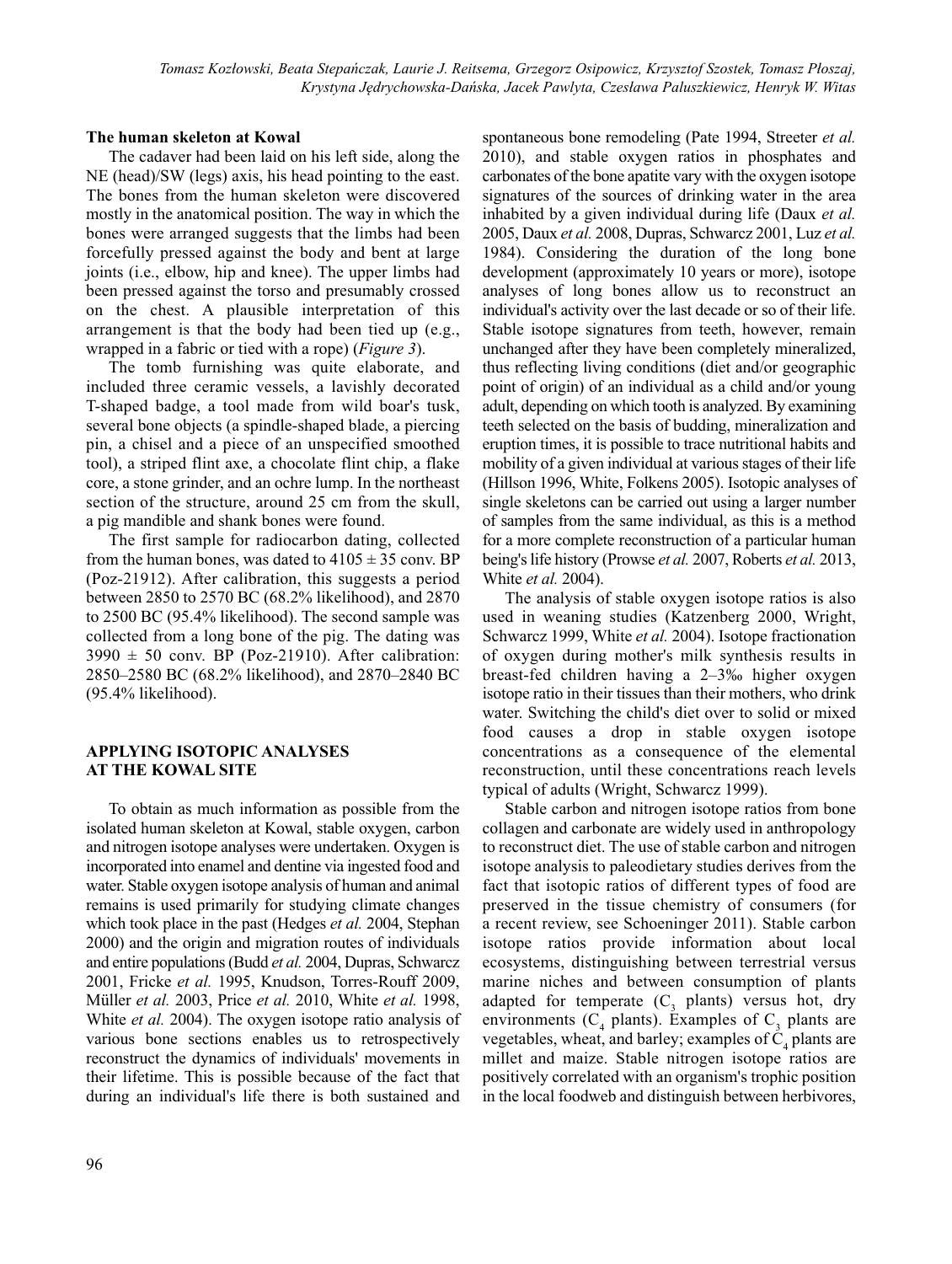omnivores, and carnivores. The relationship between nitrogen isotope ratios and trophic position can be complicated by variations in climate, soil chemistry and consumer physiology (Ambrose 1991, Britton *et al.* 2008, Fuller *et al.* 2005, Hobson *et al.* 1993).

## **METHODS**

#### **Estimation of age at death, sex and body height**

Age of the individual was estimated on the basis of changes on the surface of the pubic symphysis and *facies auricularis* of the *os coxae* (Buikstra, Ubelaker 1994, White, Folkens 2005). Sex was determined primarily on the basis of pelvic form, i.e., greater sciatic notch and subpubic morphology, supplemented with cranial features (Acsádi, Nemeskéri 1970, Bruzek, Murail 2006, Buikstra, Ubelaker 1994). Intra vitam body height was reconstructed on the basis of long bones (humerus, radius, femur and tibia) and stature estimation equations proposed by Ruff *et al*. (2012).

#### **Stable oxygen isotope analysis**

Analysis of stable oxygen isotope ratios was carried out on phosphate from a piece of femur, and the enamel and dentine of selected permanent mandibular teeth (second incisor, first premolar, first molar). Out of the three potential components of the apatite containing oxygen atoms  $(PO_4^{3-}$ ,  $CO_3^{2-}$  and OH<sup>-</sup>), the phosphate groups are the longest lasting ingredient of the bone mineral and the post mortem substitution of oxygen caused by diagenesis occurs less frequently in phosphate groups. Accordingly, the proportions of stable oxygen isotopes were established in isolated bone and dental phosphates (Brady *et al.* 2008, Kohn *et al.* 1999).

Each tooth was sectioned and enamel separated from dentine. In the case of M1, dentin from around the crown was taken, I2 was represented by enamel and dentin from the whole root, and for P1 just the enamel was analyzed.

Phosphate  $\delta^{18}$ O measurements of selected teeth and bones were taken with the broadest interpretative spectrum of ontogenetic development in mind. Mineralization of the analysed teeth typically spans approximately birth to 10 years of age. The mineralization of enamel in the case of the second permanent incisor takes place from age 4 months to 4 years, while formation of dentin from this tooth occurs from about age 4 to 10 years. Dentin from the first premolar forms between age 2 to 6 years, and crown dentin from the first molar between age 0 and 3 years (Reid, Dean 2006, White, Folkens 2005).

Formation and mineralization of teeth occurs sequentially, starting with crown nodules (or incisal edges) to the tip of the root (Reid, Dean 2006). In the case of enamel, after mineralization, the given layer is no longer subject to remodeling and isotopic reconstruction. Unlike enamel, dentine can remodel and develop secondary dentine, although these processes only minimally affect isotopic values from childhood (Balasse 2003, Reid, Dean 2006). Therefore, the  $\delta^{18}O$ values from a given tooth are taken to represent that tooth's particular mineralization period.

The pig bone found beside the human skeleton was used as a reference material representing the local stable oxygen isotope signature. It was subjected to the same analytical procedures as samples collected from the human skeleton.

Silver phosphate  $(Ag_3PO_4)$  was obtained from ground bones, enamel and dentine, according to the technique recommended by O'Neil *et al.* (1994). The stable oxygen isotope ratio analyses were carried out in the Department of Radioisotopes, Institute of Physics, Silesian University of Technology – GADAM Centre on an IsoPrime mass spectrometer coupled to a EuroVector elemental analyzer. The result for each sample was presented as a  $\delta$  deviation relative to the NIST 120c reference according to the formula:

 $\delta$  = (R<sub>sample</sub> – R<sub>standard</sub>) / R<sub>standard</sub> × 1000.

The results were standardized in relation to the original international reference, SMOW (Standard Mean Ocean Water) (Stephan 2000).

#### **Stable carbon and nitrogen isotopes analysis**

Both collagen and carbonate from the same rib were sampled from the individual at Kowal. These mineralized tissues record slightly different dietary information. Bone collagen is formed from amino acids, many of which are obtained from dietary protein (Ambrose, Norr 1993, Tieszen, Fagre 1993). Carbonate in bone apatite, a carbon-bearing inorganic fraction of bone, is formed primarily from the major energy source in diet, carbohydrates, via dissolved bicarbonates in blood (Krueger, Sullivan 1984). Therefore, collagen and carbonate provide complementary information about dietary protein and dietary energy, and are best used together in diet reconstructions (Kellner, Schoeninger 2007). In bone, which remodels slowly throughout life, these dietary signatures represents a time-average of well over 10 years (Hedges *et al.* 2007).

A small piece of rib was divided into two fractions and ground by hand in a mortar. The collagen fraction was prepared according to protocol described in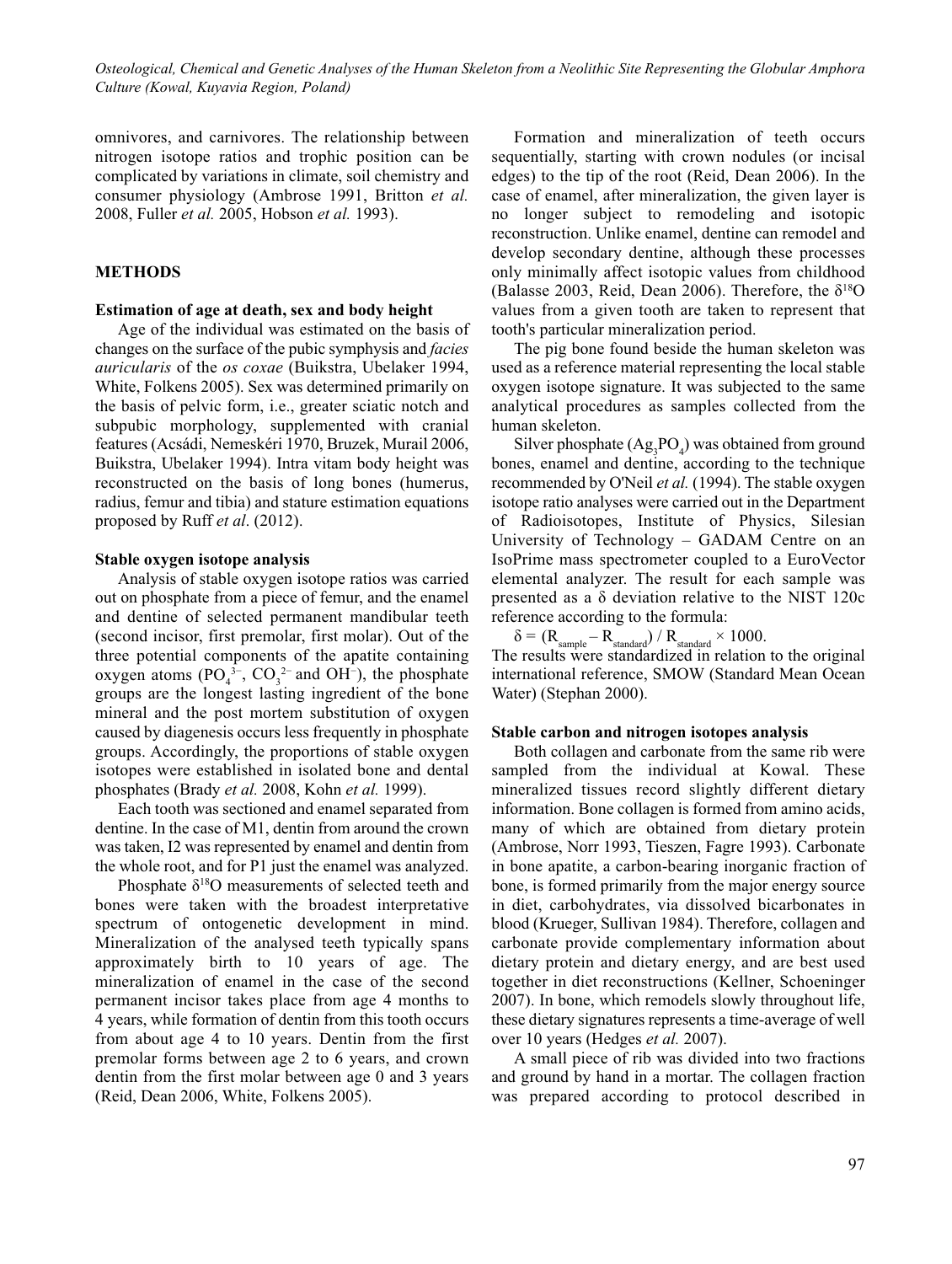Richards and Hedges (1999). The apatite fraction was prepared according to protocol described in Reitsema and Crews (2011). Collagen was analyzed on a Costech Elemental Analyzer coupled to a Finnigan Delta IV Plus stable isotope ratio mass spectrometer under continuous flow using a CONFLO III interface in the Stable Isotope Biogeochemistry Laboratory at The Ohio State University. In the same laboratory apatite was acidified under vacuum with 100% ortho-phosphoric acid and analyzed using an automated Carbonate Kiel device coupled to the mass spectrometer. Using the same equation used for stable oxygen isotope values, stable carbon and nitrogen isotope values were reported in relation to the standards VPDB (Vienna Pee Dee Belemnite) and AIR (ambient inhalable reservoir), respectively.

#### **Assessing sample preservation**

Bone is susceptible to diagenetic alteration (Wright, Schwarcz 1996). To assess the reliability of isotopic values from carbonate and phosphate, Fourier transform infrared spectroscopy was conducted to compare the mineral composition of the archeological materials to that of modern and well-preserved archeological bones. The utility of this method is described elsewhere in greater detail (Garvie-Lok *et al.* 2004, Wright, Schwarcz 1996). The bone, enamel and dentine crystallinity index was defined on the basis of the formula CI =  $(A<sub>605</sub> + A<sub>565</sub>) / A<sub>595</sub>$ where A stands for absorbency peak values at the

wavelengths of 605 and 565  $cm^{-1}$  respectively, characteristic of apatite phosphate groups, and narrowings between them  $-595$  cm<sup>-1</sup> (Wright, Schwarcz 1996). Next, based on the ratio of the absorbance peak heights at the wavelengths of  $1415$  and  $1035$  cm<sup>-1</sup>, characteristic respectively of carbonate and phosphate groups  $(CO<sub>3</sub>/ PO<sub>4</sub> = A<sub>1415</sub>/A<sub>1035</sub>)$ , the degree of contamination of bone apatite by geological carbonates was estimated. Collagen diagenesis was assessed using the carbon/ nitrogen (C:N) atomic ratio, and carbon and nitrogen content in collagen (%C and %N) (Ambrose 1990).

#### **Ancient DNA analysis**

DNA was isolated individually from two molars and one premolar of the mandible. After the removal of the external surface, and before grinding in a cryogenic mill (SPEX 6750), the tooth was rinsed in sodium hypochlorite for 15 minutes followed by sterile distilled water and 70% ethanol for 30 minutes, and then irradiated under UV for 15 minutes on each side.

The aDNA analysis was conducted in a dedicated clean room equipped for work with ancient materials. After powdering, the material was divided into three parts (ca. 400 mg) and stored in sterile test tubes at  $-20^{\circ}$ C.

Neolithic DNA was isolated after decalcification of tooth powder in a 0.5M EDTA for 48 hrs and hydrolytic degradation of proteins by K proteinase (10 μl of 10 mg/ml solution). Addition of *N*-phenacylthiazolium bromide (PTB) (50 μl of 0.1M solution) provided



FIGURE 4. The skull from the Kowal as seen in three planes: A, frontal; B, lateral; C, posterior. Photo by T. Kozłowski.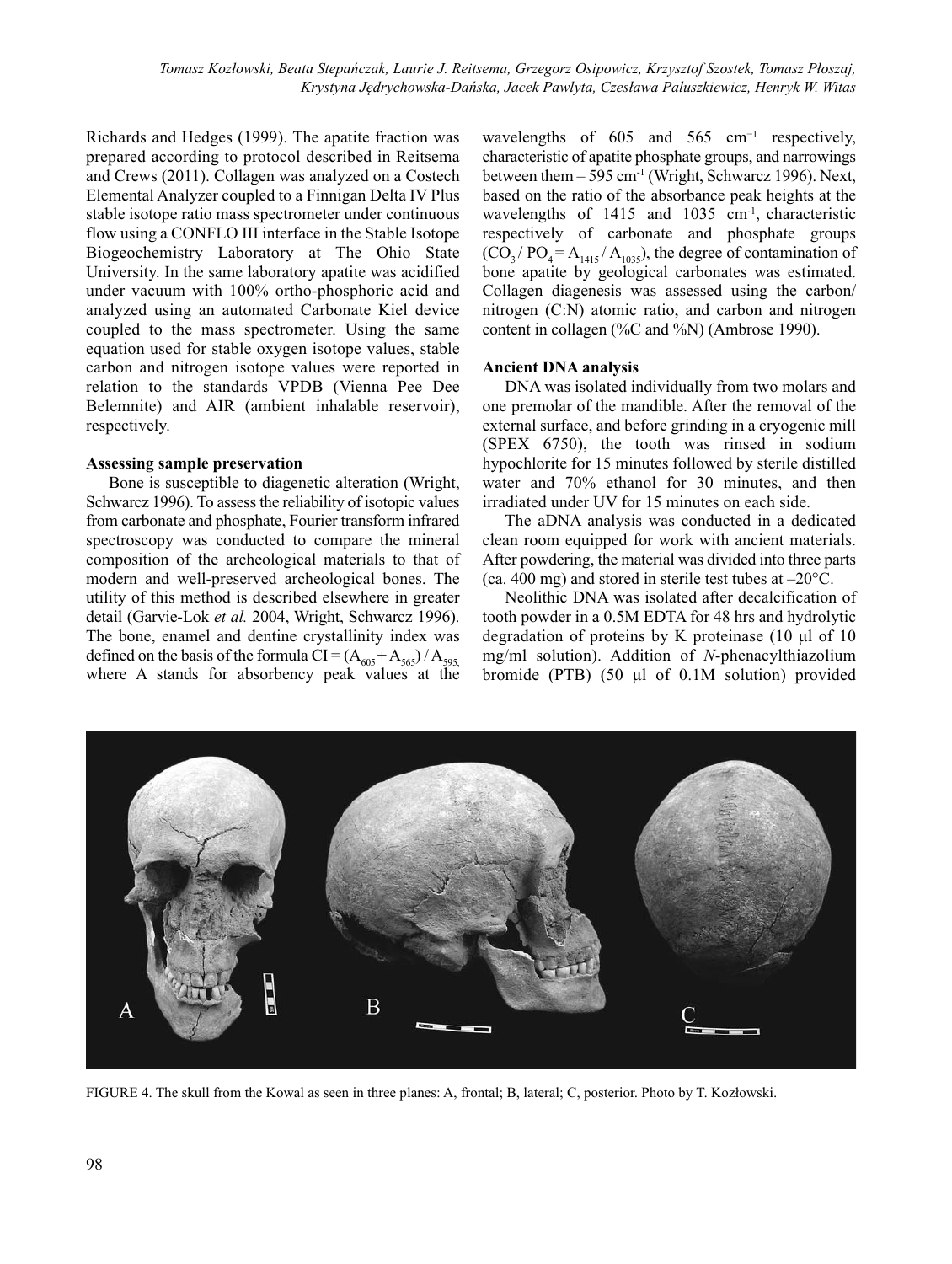elimination of intra and intermolecular crosslinks after incubation at 58°C for 2 hrs. After centrifugation (5000 rpm) DNA dissolved in a supernatant was isolated in semi-automated *MagNA Pure® Compact Nucleic Acid Purification System* (by Roche) according to the manufacturer's manual**.** Obtained DNA isolate was processed further no later than 24 hrs after the end of isolation procedure. During allele amplification (PCR) GeneAmp® PCR System 2700 and 9700 thermal cyclers (Applied Biosystems) were used, and polymerases AmpliTaq Gold® (Applied Biosystems), DNA DFS® (Bioron) and Taq DNA (Polgen) were applied. PCR primers were synthesized at the DNA Laboratory of Sequencing and Oligonucleotide Synthesis in the Institute of Biochemistry and Biophysics of the Polish Academy of Sciences in Warsaw. The reaction products were identified in a 10% polyacryloamide gel stained with ethidium bromide or silver nitrate, and then sequenced.

Amplicons were sequenced after cleaning on Clean-Up columns (A&A Biotechnology). A BigDye® 3.1 kit (Applied Biosystems) was used for reactions with labeled nucleotides. Reaction mixture (20 µl) contained 4 µl of BigDye, 30 ng of each primer and 50–70 ng of matrix DNA. Reaction conditions: initial denaturation at 95°C for 5 minutes, then 36 cycles at 95°C for 30 s, at 60°C for 8 s and at 60°C for 4 minutes. PCR products were cleaned of labelled nucleotides on ExTerminator columns (A&A Biotechnology) and suspended in 20 µl of deionized formamide. Sequencing was performed on ABI Prism 310™ Genetic Analyzer (Applied Biosystems). Sequences were edited using BioEdit and MEGA 4: *Molecular Evolutionary Genetics Analysis.*

In addition to standard procedures applied to avoid contamination, i.e., multiple isolation and analysis of DNA from distinct teeth, the presence of exogenous molecules was screened in reagents and on disposables, as well as collagen content as a marker of macromolecule's preservation  $(2\%)$  was estimated. The authenticity of the results was verified by comparing a haplogroup of the analyzed individual with those of all people involved in sample excavating, transporting and analysis procedure.

#### **RESULTS AND DISCUSSION**

## **Anthropological characteristics**

The bones belonged to an individual who had died in adulthood. All long bones had completed their longitudinal growth. There are no traces of growth plates at the borderline between epiphyses and shafts. The

epiphyses are entirely fused. Cranial sutures from the ectocranial side are clearly visible, although quite "compressed". The sphoenooccipital synchondrosis is fused. Changes on the surface of the pubic symphysis and facies auricularis of the os coxae are typical of persons deceased between 27 and 35 years of age.

Skull measurements are presented in *Table 1.* The skull is long (cranial index  $= 72.6$ ) and characterized by average massiveness (*Figure 4*). This concerns, in particular, the frontal bone, where the region of glabella and supra-orbital margin is delicate. The mastoid processes of the temporal bones are large and massive. The occiput is averagely formed, albeit prominent. The frontal and parietal tubers are weakly visible. The mandible is very massive. Its

TABLE 1. Measurements of the skull of the Kowal individual.

| Measurements        | Value [mm] |  |  |
|---------------------|------------|--|--|
| Skull circumference | 530?       |  |  |
| g-op                | 190        |  |  |
| eu-eu               | 138        |  |  |
| ba-b                | 142?       |  |  |
| n-b                 | 114        |  |  |
| $o-1$               | 100        |  |  |
| $b-1$               | 118        |  |  |
| o-ba                | 44.5       |  |  |
| n-ns                | 53?        |  |  |
| n-pr                | 71?        |  |  |
| n-gn                | 124        |  |  |
| n-ba                | 103?       |  |  |
| pr-gn               | 54?        |  |  |
| ba-ns               | 89?        |  |  |
| ba-pr               | 93?        |  |  |
| $co-co$             | 119        |  |  |
| ft-ft               | 92         |  |  |
| po-po               | 107        |  |  |
| mast-mast           | 97         |  |  |
| Orbit height        | $-136?$    |  |  |
| ol-sta              | 45         |  |  |
| enm-enm             | 33         |  |  |
| Palate height       | 18         |  |  |
| Mandible height     | 57         |  |  |
| Mandible length     | 107        |  |  |
| gn-go               | 82         |  |  |
| id-gn               | 36         |  |  |
| ml-ml               | 43         |  |  |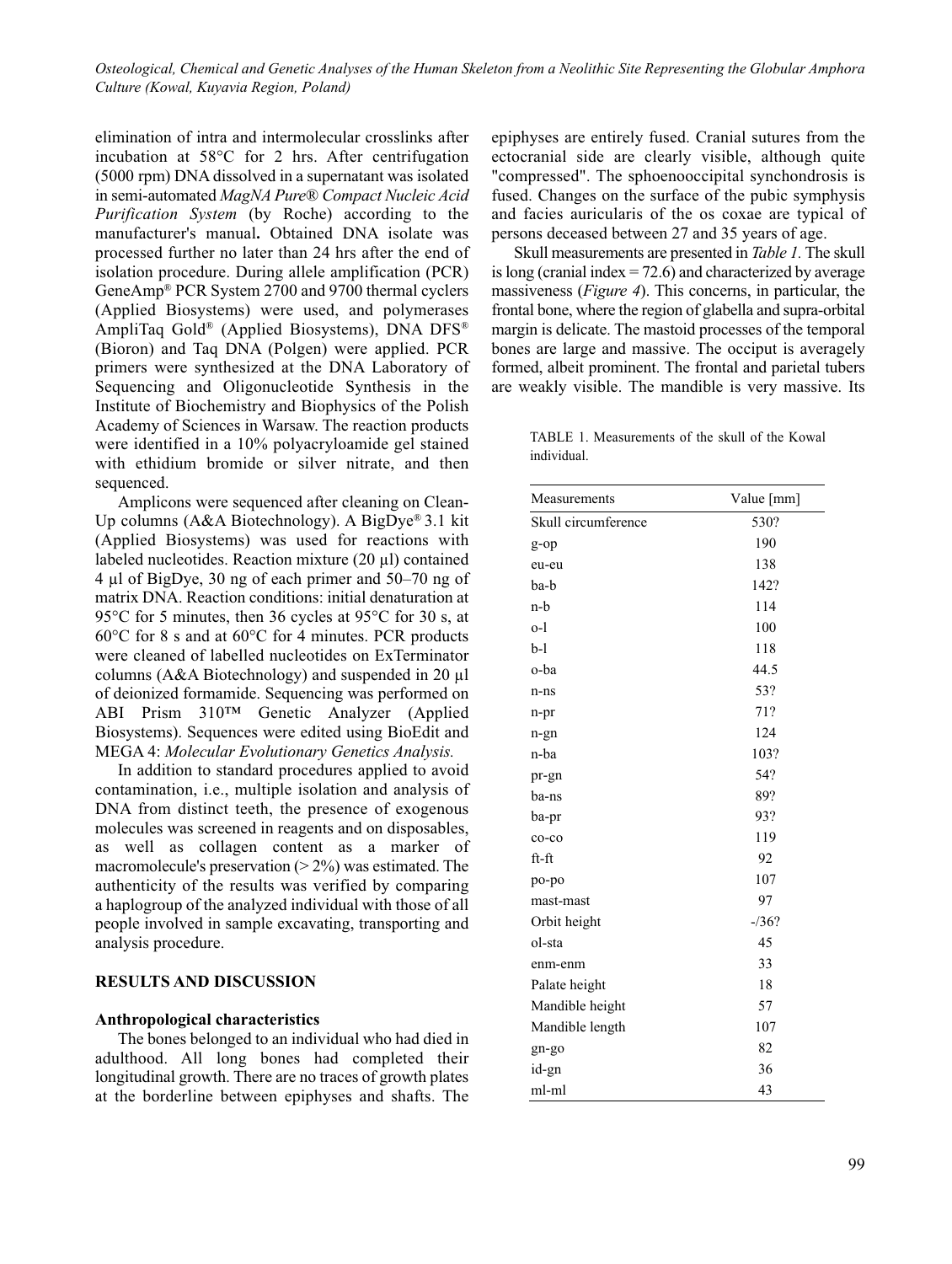|                                     |      | Value [mm] |  |
|-------------------------------------|------|------------|--|
| Measurements                        | Left | Right      |  |
| Scapula glenoid length              | 37?  |            |  |
| Scapula glenoid breadth             | 27   | 30         |  |
| Clavicle midshaft max.              | 12   |            |  |
| Humerus length                      | 297  | 301        |  |
| Humerus head                        | 46   | 46         |  |
| Humerus midshaft AP                 |      | 22         |  |
| Humerus midshaft ML                 |      | 23.5       |  |
| Humerus distal condyle              |      | 55         |  |
| Radius max length                   | 229  | 226        |  |
| Ulna max length                     | 247  | 247        |  |
| Femur length                        | 410  | 413        |  |
| Femur length (natural position)     | 409  | 410        |  |
| Femur head                          | 44   | 44         |  |
| Femur sub. troch. AP                | 22   | 22         |  |
| Femur sub. troch. ML                | 30   | 30         |  |
| Femur midshaft AP                   | 27   | 27.5       |  |
| Femur midshaft ML                   | 25   | 24.5       |  |
| Patella length                      | 40   |            |  |
| Patella breadth                     | 41   |            |  |
| Tibia length                        | 342  |            |  |
| Proximal tibia epiphysis breadth ML |      | 73         |  |
| Tibia shaft, nut. foramen AP        | 32   | 33         |  |
| Tibia shaft, nut. foramen ML        | 21   | 21         |  |
| Talus max. length                   |      | 54         |  |
| Talus articular length              |      | 36?        |  |

TABLE 2. Measurements of the postcranial bones of the Kowal individual. AP, anterior-posterior; ML, medial-lateral.

corpus is high, with a strongly prominent mental protuberance and rather broad angles. The preserved facial section is very narrow. Its bottom part seems quite "heavy" and massive. Despite the intermediate character of the frontal bone, the skull must have belonged to a male. As for morphological features, the pelvis has a typically male build as regards its general shape and size, the greater sciatic notch and the pubic region. Measurements of postcranial bones include *Table 2*.

Average intra vitam body height (*Table 3*) is 156.4 cm. It is very likely that his body height did not exceed 160 cm, conceivably ranging from 154.8 cm (calculated on the basis of femur) to 157.7 cm (calculated on the basis of tibia). This is in line with the estimated height variability range in Neolithic populations, characterized by short or short to average stature (Vancata 2000).

TABLE 3. Intra vitam body height of the Kowal individual reconstructed on the basis of selected long bone measurements using estimation equations by Ruff *et al.* (2012).

| Bone            | Stature estimation [cm] |
|-----------------|-------------------------|
| Humerus         | 155.9                   |
| Radius          | 157.8                   |
| Femur           | 154.8                   |
| Tibia           | 157.7                   |
| $Femur + Tibia$ | 155.8                   |
| Average stature | 156.4                   |

## **Palaeopathological observations**

The skeleton reveals a very interesting developmental anomaly of the facial skeleton (i.e., maxilla) and dentition. The roof of the palate is very high and abnormally deep (the so-called "gothic" or "narrow" palate). The dental arc is narrow, and the alveolar ridge is very high (*Figure 5*). The front teeth of the maxillae and the mandible are compressed and rotated (upper – I2, lower – I2 and C), being pushed towards the inside and the outside from the dental arc. Medial upper incisors are aligned markedly at an angle in relation to each other, forming a prominent top of the dental arc. This indicates that dentition, particularly front teeth in this individual, lacked space in the dental arc, which is the result of an impairment/inhibition of the latitudinal growth of maxillae bones (and perhaps all bones of the entire face). A deep carious lesion of the upper right M3 was also observed (*Figure 5:C*).

A visible oval defect (*Figure 6:H*), reminiscent of a trepanation-like hole, adjacent to the foramen magnum, proved to have been caused by rodents, whose teeth left bite marks on its endocranial edges. Degenerative changes in the form of small osteophytes are present in the vertebrae and peripheral joints.

Harris lines (HL) are visible in X-ray images of tibia (*Figure 7:HL*). They are adjacent to the distal end of the left tibia (the distal section of the right tibia was missing). No lines were observed in X-ray images above this part of the bone shaft. Any visible HLs are relatively faint. Some of them had probably already been partially resorbed. Their location, i.e., close the borderline between the epiphysis and the end of the shaft, thus their significant remoteness from the shaft centre, suggests that they had developed at the final stages of bone growth – late childhood (age 12–14 yrs.). No other phenotypic stress markers were noted in the skeleton. It may be concluded that the individual lived in relatively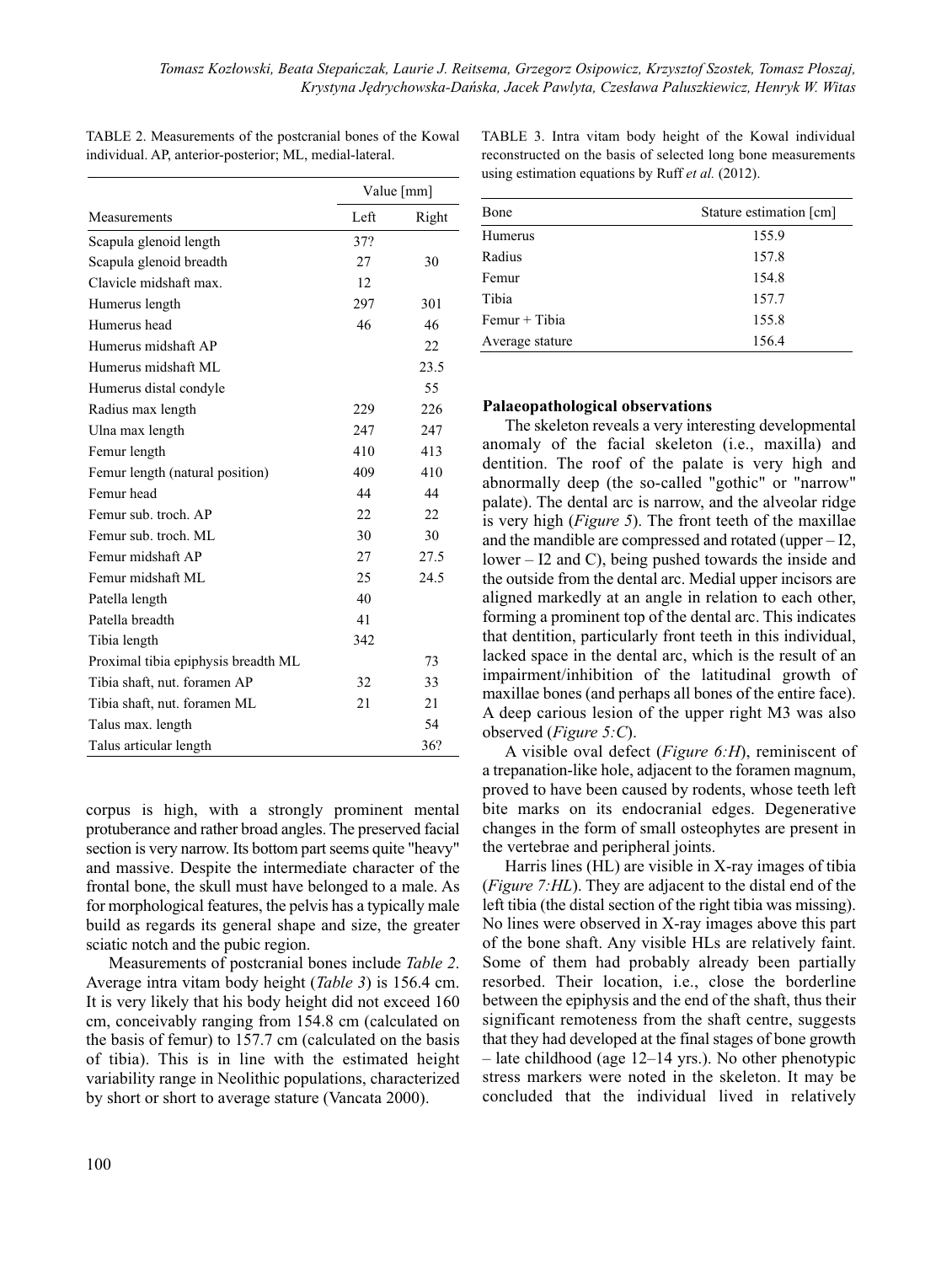

FIGURE 5. A narrow and very high palate of the Kowal skull. Compression and rotation of front teeth. Deep caries (C) of right upper M3. Photo by T. Kozłowski.



FIGURE 6. The skull in *norma basilaris*. Cranial base fractures (F) and an elliptic defect (H) made by rodent in the vicinity of *foramen magnum*. Photo by T. Kozłowski.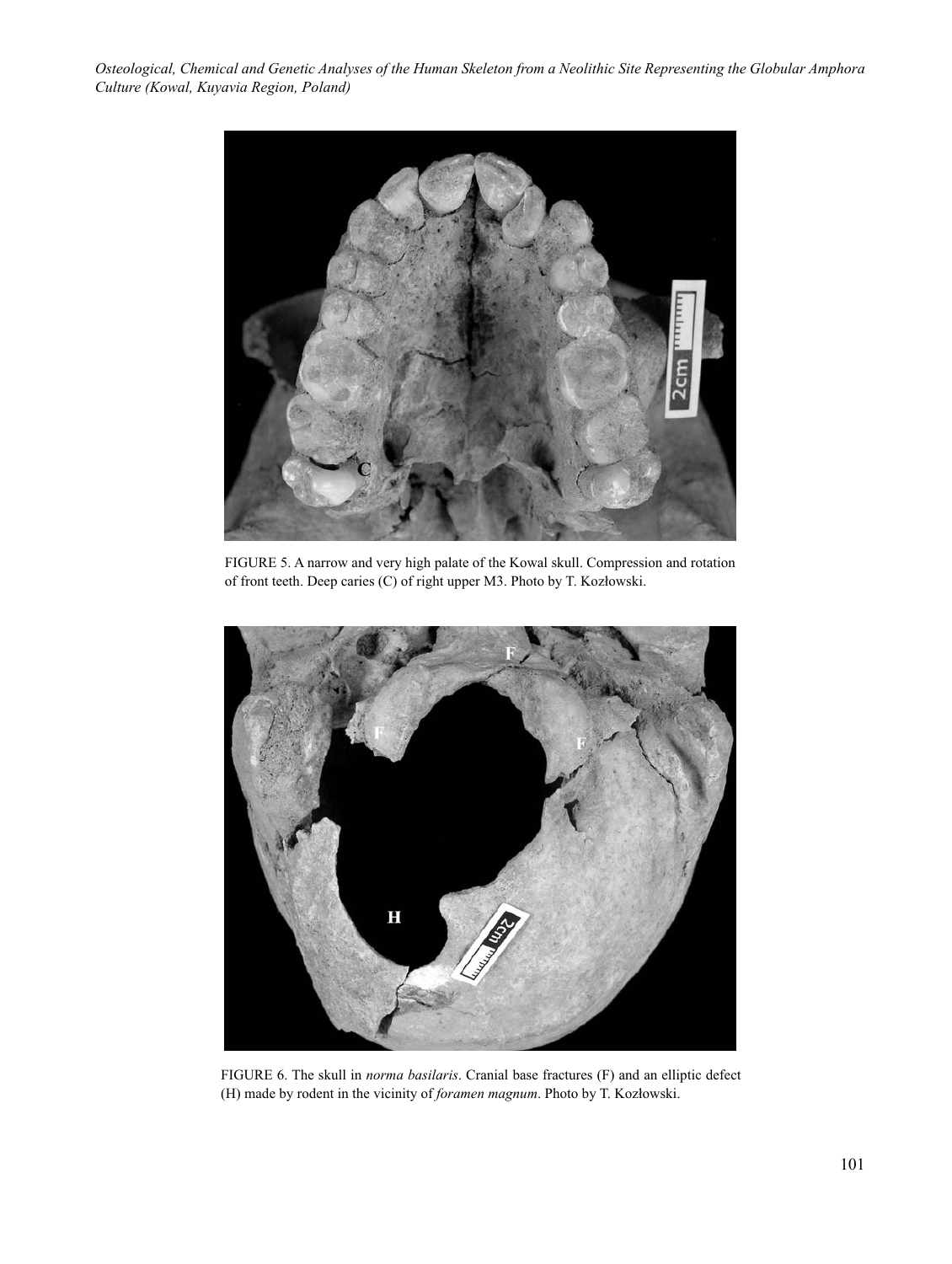

FIGURE 7. An X-ray picture of the distal end of right tibia. Harris lines (HL) are clearly manifested as linear areas of extensive saturation perpendicular to the long axis of the bone.

favourable conditions and that his health was rather good.

#### **Stable isotopes analysis: diagenesis**

Sample tests for diagenetic changes of the teeth did not reveal any significant post-mortem contamination in terms of CI or  $CO_3/PO_4$ . *Table 4* presents the FTIR and isotope results of the phosphate analyses. The crystallinity indices (CI) for the samples ranges from 2.81 to 3.3, and the carbon/phosphorus index  $(CO_3/PO_4)$ is contained within the 0.18–0.40 range, which indicates that bones and teeth did not undergo recrystallization (Thompson *et al.* 2009, Wright, Schwarcz 1996). FTIR spectra of the samples did not contain any additional peaks which could suggest any contamination.

FTIR analysis was also applied to bone apatite, and pre- and post-acid treatment subsamples were compared to study the effects of acid treatment. Prior to acid treatment, CI was 3.2 and  $CO_3/PO_4$  was 0.36. After acid treatment, the CI rose to 3.5 and the  $CO_3/PO_4$  ratio fell

TABLE 4. Results of the phosphate  $\delta^{18}O$  analyses of samples collected from the individual and animal (pig) bone.

| Sample                   | СI<br>(FTIR) | CO <sub>3</sub> /PO <sub>4</sub><br>(FTIR) | $\delta^{18}O_{VSMOW}$<br>$(\%0)$ |
|--------------------------|--------------|--------------------------------------------|-----------------------------------|
| Enamel (lower I2)        | 3.19         | 0.25                                       | 25.23                             |
| Root dentine (lower I2)  |              |                                            | 23.74                             |
| Enamel (lower P1)        | 3.26         | 0.21                                       | 22.21                             |
| Crown dentine (lower M1) | 3.12         | 0.26                                       | 24.95                             |
| Compact bone (femur)     | 3.03         | 0.29                                       | 20.86                             |
| Compact bone (pig)       | 2.81         | 0.40                                       | 21.65                             |

to 0.29. Acid treatment appears to have successfully removed diagenetic carbonates from the sample, and the final measurements are consistent with other wellpreserved archeological bones (Wright, Schwarcz, 1996). There is no shoulder or peak at wavenumber 1096 cm-1, which is another indicator of good preservation.

Bone collagen quality was assessed using criteria described by Ambrose (1990). As measured during mass spectrometry, collagen was 13.8% nitrogen and 38.6% carbon for a C:N ratio of 3.3. These measurements are all within the range of well-preserved bone collagen.

### **Stable oxygen isotope ratios**

Phosphate stable oxygen isotope ratios for samples collected from the skeleton are shown in *Figure 8*.  $\delta^{18}O$ values from all tooth sections were plotted against a scale accounting for the age of tooth mineralisation and eruption, as well as the rate of bone remodelling. This is likely in part due to the fact that production of metabolic water in the body is a fractionating process that leaves the body water pool slightly enriched compared to drinking water and free water in foods (O'Grady *et al.* 2010). In the Polish territory the isotopic variability of oxygen in precipitation is on the order of −6 to −12‰, a low range when considered in relation to global variation (IAEA 2001). This range translates to a bone phosphate range of  $\delta^{18}O$  range of 14 to 19‰ (Daux et al. 2008). Results from Kowal are above this local precipitation range.

Because details about the specific isotopic baseline of the local environment are lacking and on the basis of single available animal (oxygen isotopic concentration was  $\delta^{18}O = 21.65\%$  conclusions from  $\delta^{18}O$  data must remain preliminary.

In the parts of the skeleton which are first to bud and mineralize, a similar  $\delta^{18}O$  level was observed (dentine of first molar:  $\delta^{18}O = 24.95\%$ ; enamel of second incisor: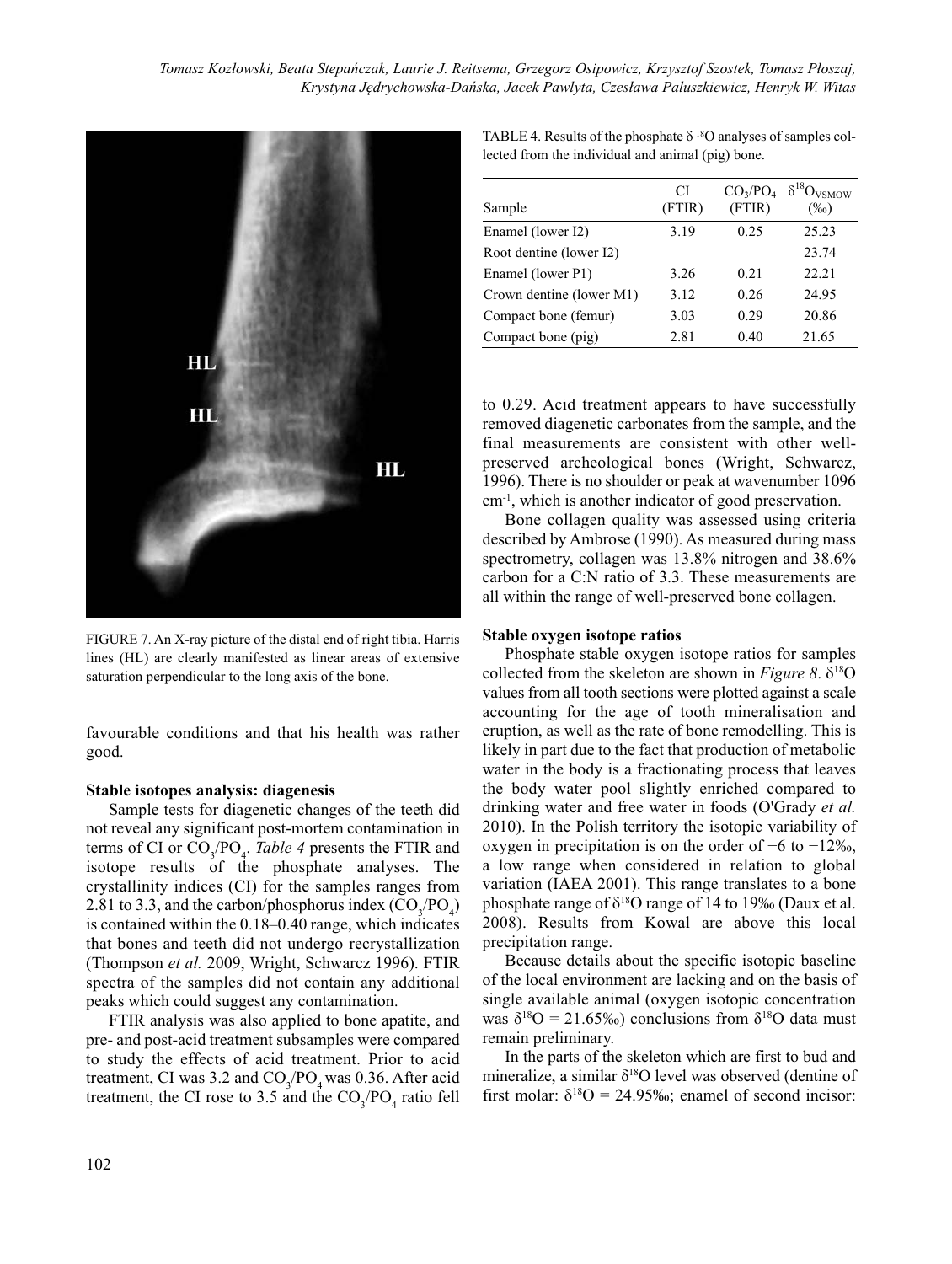

FIGURE 8. Changes in the level of  $\delta^{18}O$  over the individual's life period.

 $\delta^{18}O = 25.23\%$ ). For the remaining samples (the enamel of the first premolar, the dentine of the second incisor and the femur), a  $1-3\%$  decrease in the  $\delta^{18}$ O level is noteworthy.

The period of formation of dentin originating from the crown of M1 and enamel I2 lies in the range between the  $1<sup>st</sup>$  month and the  $4<sup>th</sup>$  year of age. Thus, the isotopic results from their analysis cover quite a wide range of the early childhood.

Higher value of oxygen observed within these bone fragments (the dentin of M1 and the enamel of I2) relative to remaining analyzed tissues do not necessarily indicate that the studied individual might have assimilated isotopically different water in a non-local environment until the  $4<sup>th</sup>$  year of age, comapred to the later age. It could be result from natural and anthropogenic processes, such as evaporation and boiling, that can potentially raise drinking water  $\delta^{18}O$ value above that of local precipitation. Thus, it is possible the individual did indeed spend his childhood in this or another isotopically similar region, but that these processes served to increase his tooth  $\delta^{18}$ O values relative to his drinking water (Brettell *et al*. 2012). It is known that the Globular Amphora Culture people were characterized by a rather settled way of life, as indicated by the settlements that they built (Kaczanowki, Kozłowski 1998). It is rather unlikely that the individual had travelled long distances as a child, although this possibility cannot be excluded.

Note that the  $\delta^{18}O$  level for the dentine of the second incisor is higher than the oxygen level in the enamel of the first premolar, even though a full mineralisation of these dental tissues is completed almost at the same time (White, Folkens 2005). Although providing an explanation of this finding is difficult, such a result might be related to a different tooth mineralization and eruption model in the Neolithic period as opposed to today's model. It is assumed that the order and rate of tooth formation in children and teenagers have changed over the ages (Jerszyńska 2004, Kaczmarek 1995).

#### **Stable carbon and nitrogen isotope ratios**

The individual from Kowal exhibits a  $\delta^{13}C_{\text{coll}}$  value of  $-20.3\%$  and a  $\delta^{15}N$  value of 9.9‰. This suggests that terrestrial animals were the primary source of protein. Humans usually exhibit  $\delta^{13}C_{coll}$  values approximately 1‰ higher and  $\delta^{15}N$  values approximately 3–5‰ higher than the animals they consume (Drucker, Bocherens 2004, Schoeninger 1989). Thus, animals with  $\delta^{13}C_{\text{coll}}$  values of approximately  $-21$  to  $-22\%$  and  $\delta^{15}$ N values of approximately 5 to 7‰ formed the protein base of this individual's diet. Such values are reported for pigs, cows, and deer in Neolithic Germany (Dürrwächter *et al.* 2006). Bones of all these animals are found at Neolithic sites in Central Poland (Grygiel, Bogucki 1993). The relatively high  $\delta^{15}N$  value from Kowal corroborates trace element data from Neolithic skeletons in Central Europe which indicated a diet high in animal protein (Szostek, Głąb 2001).

Although some isotopic data are available for humans and other animals from Poland at other time periods (c.f. Reitsema *et al.* 2010, 2013), no other isotopic data of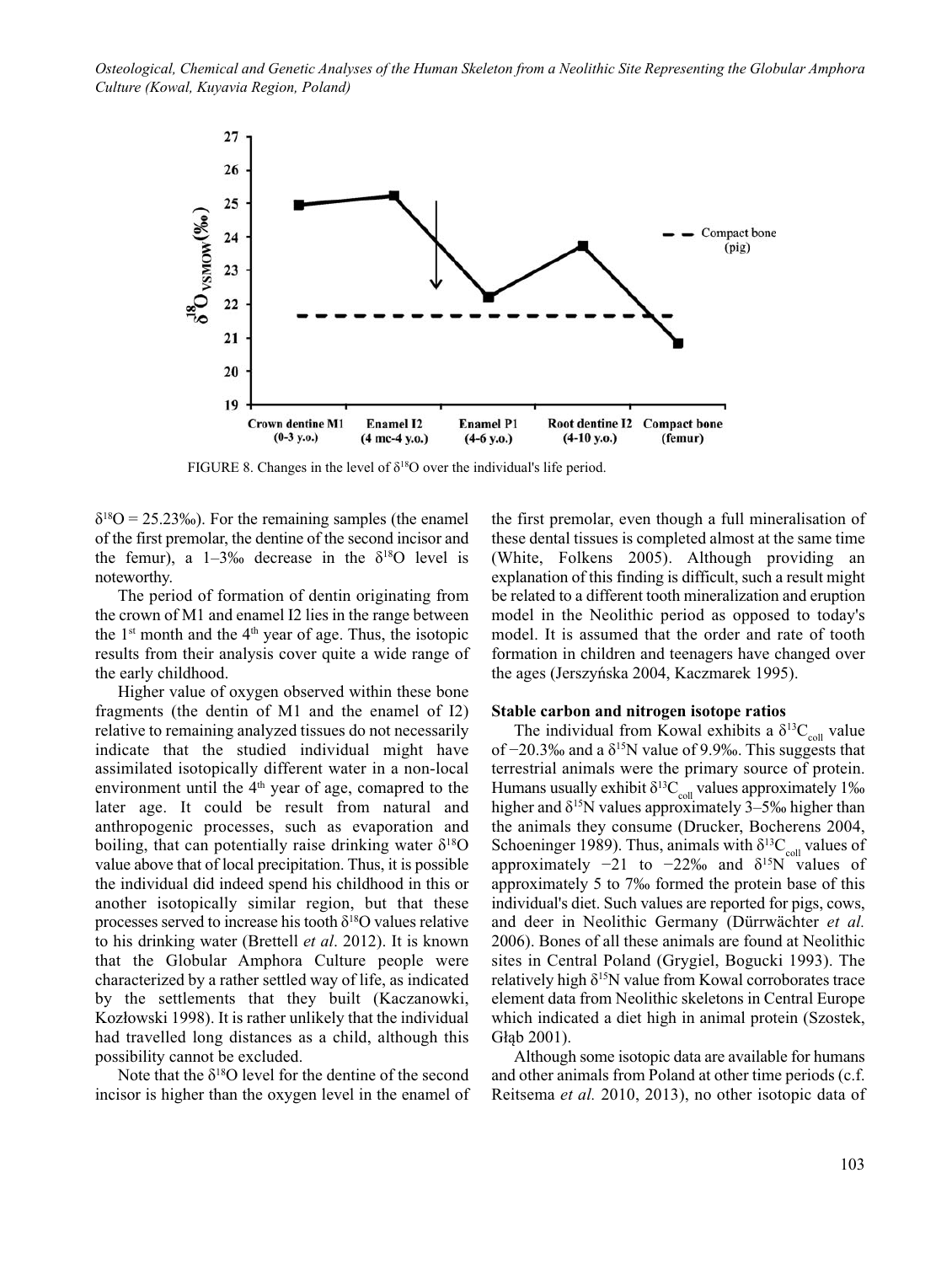

FIGURE 9.  $\delta^{13}C_{coll}$  and  $\delta^{15}N$  data from Kowal and comparative sites.



FIGURE 10.  $\delta^{13}C_{\text{coll}}$  and  $\delta^{13}C_{\text{an}}$  data from Kowal and comparative sites shown in comparison to the regression lines developed by Kellner and Schoeninger (2007) and corrected for isotopic differences in Neolithic and modern CO<sub>2</sub> values. Regression lines are shown shifted by +1.5 permil to account for changes in atmospheric carbon values since pre-industrial times.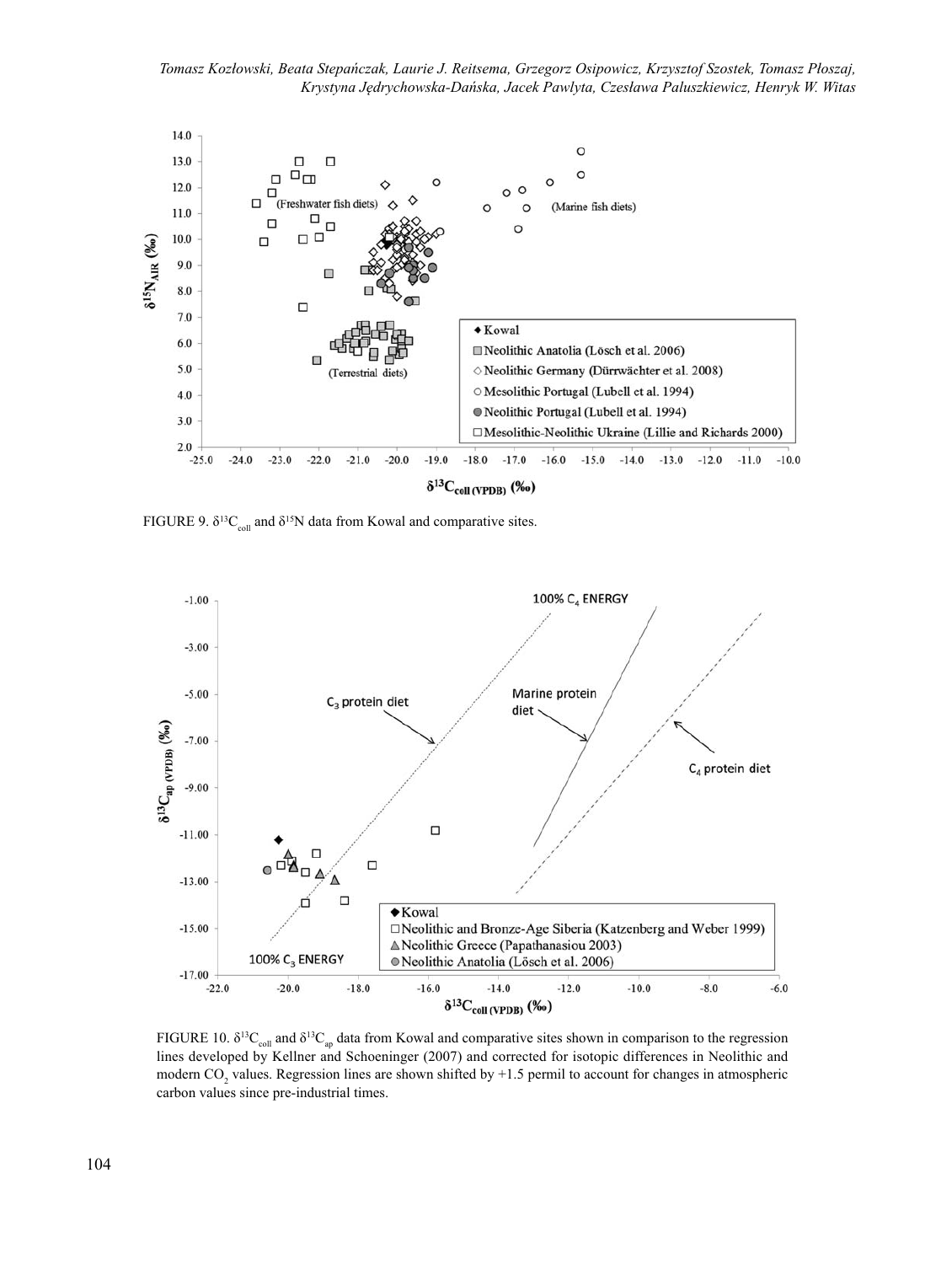comparative populations are available from Neolithic Poland. Collagen isotope data from Kowal are shown in comparison to other Neolithic populations elsewhere in *Figure 9*. Collagen values from Kowal are most similar to a Neolithic sample from Germany which consumed terrestrial, C<sub>3</sub>-based protein diets (Dürrwächter *et al.*) 2006). There are clear differences between Kowal and populations who relied heavily on freshwater fish (Lillie, Richards 2000) and on marine fish (Lubell *et al.* 1994). Compared to a Neolithic Anatolian population that also had a terrestrial diet (Lösch *et al.* 2006), Kowal and the Neolithic German sample exhibit higher  $\delta^{15}N$  values. This may be due greater consumption of animals, especially omnivore protein (such as pigs), supplemental amounts of freshwater fish, or consumption of plants grown on manured fields in the latter two samples.

The  $\delta^{13}C_{\text{an}}$  value from Kowal, which reflects total diet and not just protein, is −11.22‰. This suggests a total diet based on  $C_3$  plants but also including millet, a  $C_4$ cereal cultivated in Poland during the Neolithic (Wasylikowa *et al.* 1991). Assuming respective  $C_3$  and C<sub>4</sub> endpoints of  $-26\%$  and  $-14\%$  and a +12‰ dietapatite space (Harrison, Katzenberg 2003, Lee-Thorp *et al.* 1989), the  $\delta^{13}C_{ap}$  value from Kowal could indicate a diet containing as much as  $25\%$  millet. The  $\delta^{13}$ C signatures from Kowal are shown in comparison to other Neolithic populations in *Figure 10*. With the exception of Kowal, in *Figure 10* data points represent populations, not individuals. The  $C_3$ ,  $C_4$  and marine protein lines pictured are from the model of Kellner and Schoeninger (2007). The Kowal sample plots near other examples of terrestrial-based diets: Neolithic Greece (the two inland sites reported) (Papathanasiou 2003), Neolithic and Bronze Age Siberia (also inland sites) (Katzenberg, Weber 1999) and Neolithic Anatolia (Lösch *et al.* 2006). The fact that Kowal plots slightly higher than those samples reflects its relative enrichment in  $\delta^{13}C_{\alpha}$ , likely due to millet consumption. Kowal appears dissimilar from populations where marine and anadromous fish contributed to diet (Katzenberg, Weber 1999, Papathanasiou 2003).

#### **Ancient DNA**

Two sequences of mtDNA control region (HVRI and HVRII) and intron 13 of *MCM6* (LCT-13910C/T, lactase persistence) were analyzed (*Table 5*).

Chemical and physical characteristics like that of the Kowal archeological site limit structural changes of macromolecules, so we encountered no problems isolating mitochondrial and nuclear DNA.

Analysis of hypervariable region (HVR) sequence showed five differences in comparison with the reference sequence (CRS), at locations 16224, 16311 (within HVR I), 73, 146, 152 (within HVR II). Mutations found indicate that the individual belonged to K2a\* haplogroup.

Sequencing PCR products of intron 13 of *MCM6* gene revealed the presence of LCT-13910T allele in the studied sample. Lactose intolerance of the analyzed individual was determined by the homozygotic variant.

| Alleles        | Primers                                                    | Length<br>of PCR<br>product | Annealing<br>temperature | Method of<br>identification |
|----------------|------------------------------------------------------------|-----------------------------|--------------------------|-----------------------------|
| $C/T_{-13910}$ | 5'GCGCTGGCAATACAGATAAGATA3'<br>5'AATGCAGGGCTCAAAGAACAA3'   | $111$ pz                    | $54^{\circ}$ C           | Sequencing                  |
| <b>HVR I</b>   | 5'CGTACATTACTGCCAGCC3'<br>5'TGGTATCCTAGTGGGTGAG3'          | $186 \text{ pz}$            | $56^{\circ}$ C           | Sequencing                  |
|                | 5'CACACATCAACTGCAACTCC 3'<br>5'TCAAGGGACCCCTATCTGAG 3'     | $168 \text{ pz}$            |                          |                             |
| <b>HVR II</b>  | 5' GCATTTGGTATTTTCGTCTGG 3'<br>5' TTGAACGTAGGTGCGATAAAT 3' | $130 \text{ }$ pz           | 58°C                     | Sequencing                  |
|                | 5'CGCAGTATCTGTCTTTGATTCC3'<br>5'CTGTGTGGAAAGTGGCTGTG3'     | $156 \text{ pz}$            |                          |                             |

TABLE 5. Conditions of identifying the analyzed alleles: primary structure of primers, PCR product length, primer annealing temperature.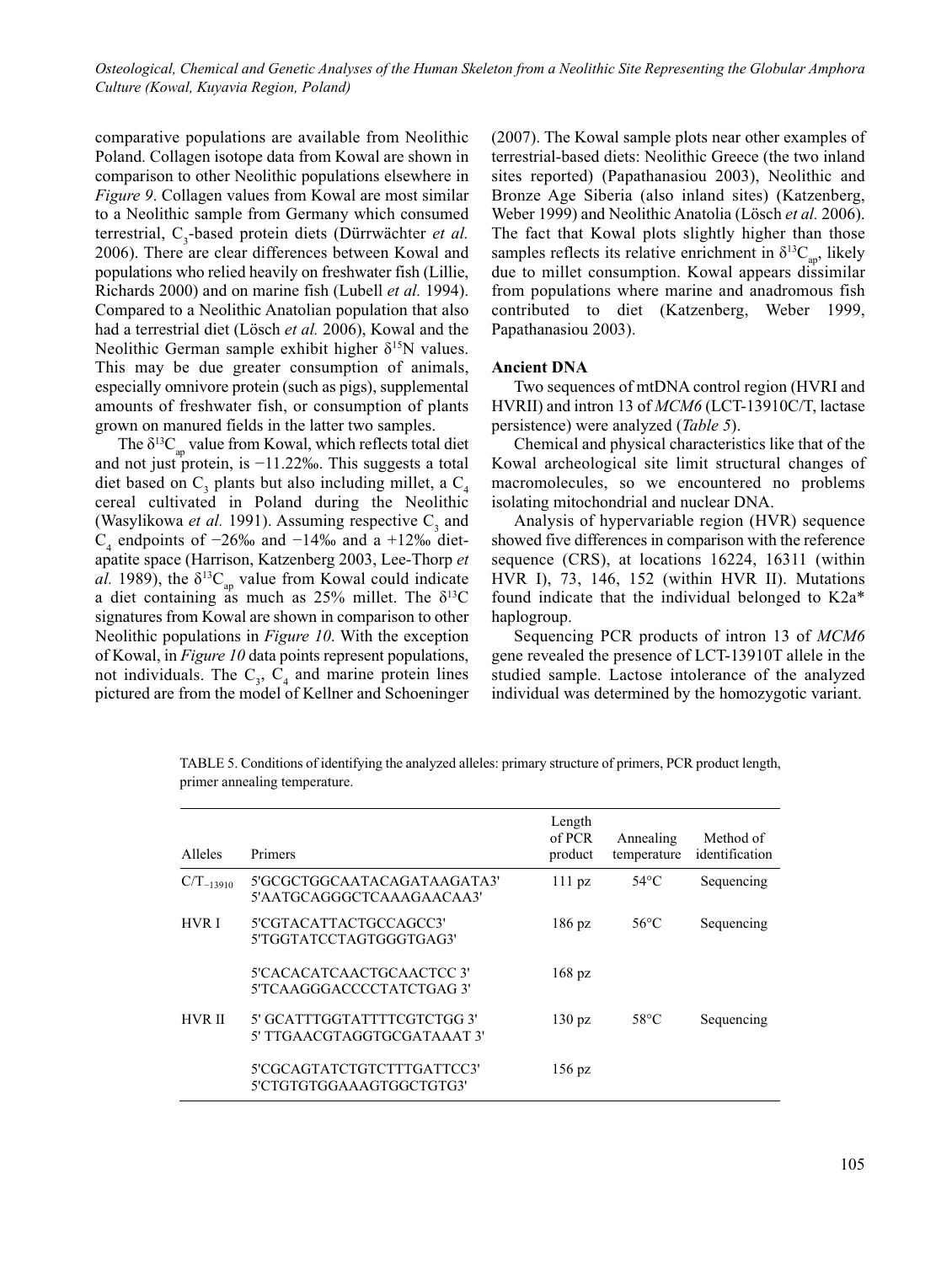The LCT-13910C/C genotype is responsible for lactose intolerance, characteristic of the European Neolithic representatives, including LBK and Körös (8–7 Kyrs ago) (Burger *et al.* 2007). The authors suggest that T allele of lactose tolerance was either absent or extremely rare.

It is believed that haplogroup K arose approximately 20.5 Kyrs ago, when it evolved out of haplogroup U8 somwhere between Near East and Europe (Soares *et al.* 2009). According to the literature, haplogroup K was present in early European farmers (Bramanti *et al.* 2009, Haak *et al.* 2005). Currently, haplogroup K is found in 4–6% of the European population (Ruiz-Pesini *et al.* 2007), although in a few locations its frequency is quite high, such as in certain regions of France, e.g., Morbihan (ca. 15%) (Dubut *et al.* 2004). It is noteworthy that one of subclades of haplogroup K1a, i.e., K1a1b1a, not determined here, is typical of 45% of Ashkenazi Jews (Behar *et al.* 2006).

Discovery of the coexistence of various alleles in the area where technologies of European Neolithic cultures were being fixed stimulated genetic research and attempts to reproduce an undoubtedly complex initial mechanisms of European populations formation. It has been found that in the early period, 8–7 Kyrs ago, allele LCT-13910C, associated with hunter-gatherer groups (Burger *et al.* 2007) was present in the oldest Neolithic population of the Central Europe (Bramanti *et al.* 2009, Haak *et al.* 2005) together with haplogroup K of Middle-Eastern origin (Soares *et al.* 2010). It is noteworthy that an individual with European haplogroup U4 or H1 living 4.2–4.8 Kyrs ago on Gotland was LCT-13910C/T and could drink milk (Malmstrom *et al.* 2010).

## **CONCLUSION**

A well-preserved human skeleton of a representative of the Globular Amphora Culture discovered at site 14 in Kowal supplied much valuable anthropological data on the life of an individual who belonged to the Neolithic population that lived at the part of today's Poland (Kuyavia) and, more generally, East-Central Europe. The investigated tomb is unique, considering the type of burial and the items found inside.

It is difficult to ascertain whether the individual is "local" or "non-local" in the absence of a larger faunal baseline and specific isotopic measurements of local precipitation. Oxygen isotopic investigations of human migration do not necessarily identify local individuals from non-local individuals definitively, and cannot identify migrants from isotopically identical regions. In our study, the analysis of stable oxygen isotopes in tooth phosphate showed a significant drop in the  $\delta^{18}O$  level between the enamel of the lower second incisor and the enamel of the first mandibular premolar, which corresponds to the age of 3–4 years. Despite the fact that  $\delta^{18}$ O values of the analyzed samples are above the oxygen isotopic range of precipitation determined for the Polish territory, we cannot definitively assign a non-local origin to the individual.

Results of stable carbon and nitrogen isotope analyses indicate a diet based on  $C<sub>3</sub>$  terrestrial foods with perhaps some input from a  $C_4$  plant, millet. Animal meat and/or produce were significant sources of dietary protein. These results support a mixed subsistence strategy of agriculture and animal husbandry.

The results presented here from aDNA analysis of the individual from Kowal are the first description of sequences isolated from remains of a representative of local Global Amphora Culture, enriching the still modest pool of human genetic data from the Neolithic.

Conceivably, the isolated DNA belonged to a man whose ancestors originated from the LBK culture, who in turn arrived at the Hungarian Plain 7–8 Kyrs ago, as suggested by the identified haplogroup K, one of the four haplogroups (besides T, N1a and W) characteristic for this population (Haak *et al.* 2010). Haplogroup K identified in the Kuyavia region suggests the direction of the gene flow, at least through maternal lineage and thus the origin of farming in Kuyavia.

The LCT-13910C allele encoding lactose intolerance found in the studied individual's DNA is characteristic for a native European population, and may suggest gene flow through the paternal lineage. However, according to some authors (Haak *et al.* 2010), allele LCT-13910T which is responsible for lactose tolerance came to Europe with representatives of the LBK people, and was selected much later. The Y chromosome haplogroup must be identified to investigate possible descent in the maternal lineage.

In order to determine whether the Neolithic male from Kuyavia was a stranger from far away or a native, further isotope assays would be necessary. In particular, strontium isotope analysis of tooth and bone mineral would help identify his origin. In addition, further verification of the aDNA results would require carrying out a population analysis, which is a challenging task, considering the limited availability of research material in the form of well-preserved bone remains. Although a variety of research techniques were applied to better understand the lifestyle and significance of the individual at Kowal, expanding our knowledge of our ancestors' life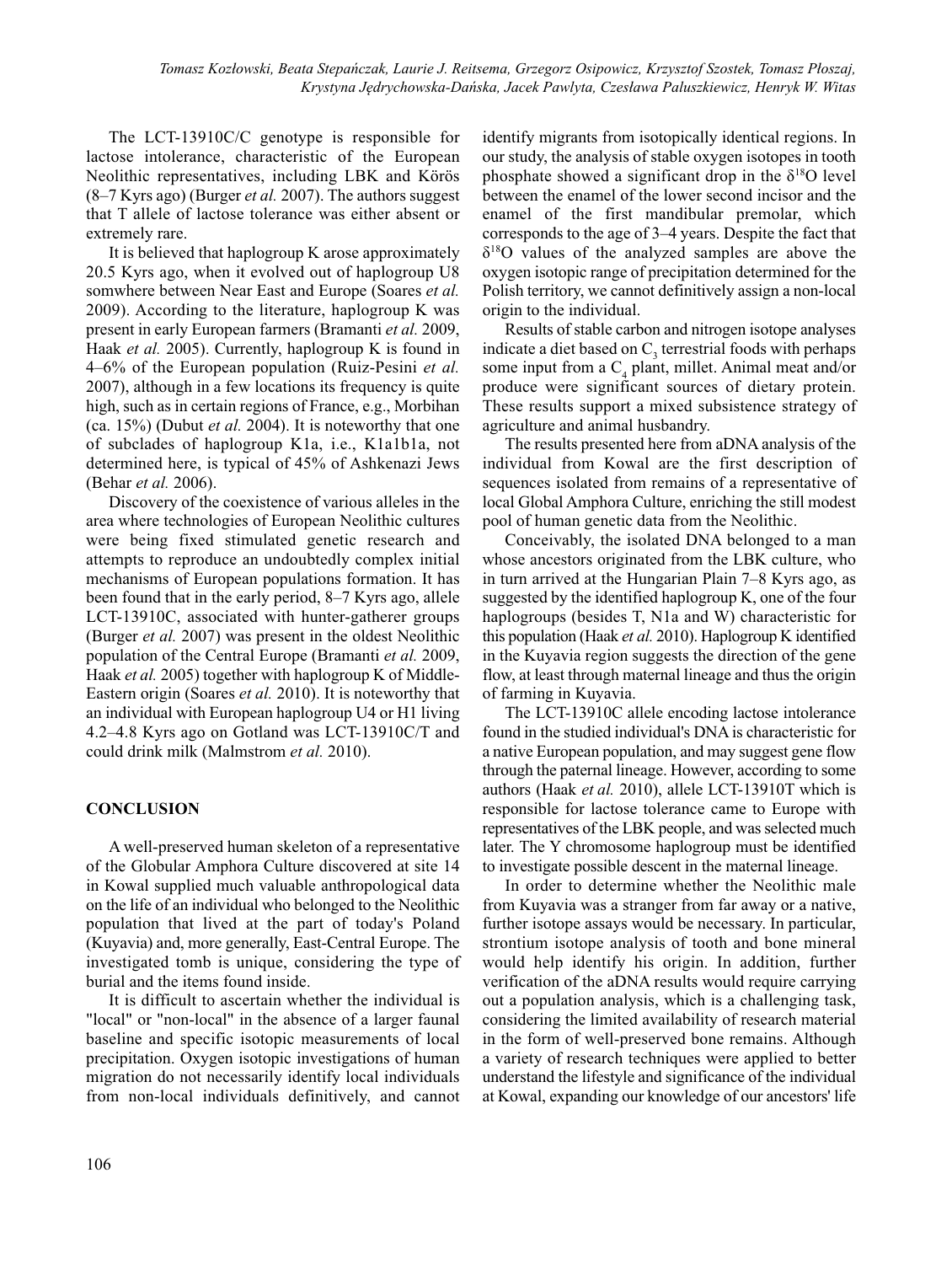strategies, it is impossible to reveal all their secrets. Even straightforward questions such as "who are you?" and "what was your life like?" are yet to be answered.

### **ACKNOWLEDGMENTS**

Molecular part of the work was supported by Ministry of Science and High Education project No N N109 286737.

### **REFERENCES**

- ACSÁDI G., NEMESKÉRI J., 1970: *History of human life span and mortality.* Akadémiai Kiadó, Budapest.
- AMBROSE S. H., 1990: Preparation and characterization of bone and tooth collagen for isotopic analysis. *J. Archaeol. Sci.* 17: 431–451.
- AMBROSE S. H., 1991: Effects of diet, climate and physiology on nitrogen isotope abundances in terrestrial foodwebs. *J. Archaeol. Sci.* 18: 293–317.
- AMBROSE S. H., NORR L., 1993: Experimental evidence for the relationship of the carbon isotope ratios of whole diet and dietary protein to those of bone collagen and carbonate. In: J. B. Lambert, G. Grupe (Eds.): *Prehistoric human bone: archaeology at the molecular level.* Pp. 1–37. Springer-Verlag, Berlin.
- BALASSE M., 2003: Potential biases in sampling design and interpretation of intra-tooth isotope analysis. *Int. J. Osteoarchaeol.* 13: 3–10.
- BEHAR D. M., METSPALU E., KIVISILD T., ACHILLI A., HADID Y., TZUR S., PEREIRA L., AMORIM A., QUINTANA–MURCI L., MAJAMAA K., HERRNSTADT C., HOWELL N., BALANOVSKY O., KUTUEV I., PSHENICHNOV A., GURWITZ D., BONNE–TAMIR B., TORRONI A., VILLEMS R., SKORECKI K., 2006: The matrilineal ancestry of Ashkenazi Jewry: portrait of a recent founder event. *Am. J. Hum. Genet.* 78: 487–497.
- BRADY A. L., WHITE CH. D., LONGSTAFFE F. J., SOUTHAM G., 2008: Investigating intra-bone isotopic variations in biapatite using IR-laser ablation and micromilling: implications for identifying diagenesis. *Palaeogeogr. Palaeocl.* 266: 190–199.
- BRAMANTI B., HUMMEL S., CHIARELLI B., HERRMANN B., 2003: Ancient DNA analysis of the delta F508 mutation. *Hum. Biol.* 75: 105–115.
- BRETTELL R., MONTGOMERY J., EVANS J. A., 2012: Brewing and stewing: the effect of culturally mediated behaviour on the oxygen isotope composition of ingested fluids and the implications for human provenance studies*. J. Analyt. Atom. Spectrom.* 27: 778–785.
- BRITTON K., MÜLDNER G., BELL M., 2008: Stable isotope evidence for salt-marsh grazing in the Bronze Age Severn Estuary, UK: implications for palaeodietary analysis at coastal sites. *J. Archaeol. Sci.* 35: 2111–2118.
- BRUZEK J., MURAIL P., 2006: Methodology and reliability of sex determination from the skeleton. In: A. Schmitt, E. Cunha, J. Pinheiro (Eds.): *Forensic anthropology and medicine: complementary sciences from recovery to cause of death*. Pp. 225–242. Humana Press Inc., Totowa.
- BUDD P., MILLARD A., CHENERY C., LUCY S., ROBERTS C., 2004: Investigating population movement by stable isotope analysis: a report from Britain. *Antiquity* 78: 127–141.
- BUIKSTRA J. E., UBELAKER D. H. (Eds.), 1994: *Standards for data collection from human skeletal remains*. Arkansas Archeological Survey, Fayetteville, Ark.
- BURGER J., KIRCHNER M., BRAMANTI B., HAAK W., THOMAS M. G., 2007: Absence of the lactase–persistence– associated allele in early Neolithic Europeans. *P. Natl Acad. Sci. USA* 104: 3736–3741.
- DAUX V., LÉCUYER C., ADAM F., MARTINEAU F., VIMEUS F., 2005: Oxygen isotope composition of human teeth and the record of climate changes in France (Lorraine) during the last 1700 years. *Clim. Change* 70: 445–464.
- DAUX V., LÉCUYER C., HÉRAN M., AMIOT R., SIMON L., FOUREL F., MARTINEAU F., LYNNERUP N., REYCHLER H., ESCARGUEL G., 2008: Oxygen isotope fractionation between human phosphate and water revisited. *J. Hum. Evol.* 55: 1138–1147.
- DRUCKER D., BOCHERENS H., 2004: Carbon and nitrogen isotopes as tracers of change in diet breadth during Middle and Upper Paleolithic in Europe. *Int. J. Osteoarchaeol.* 14: 162–177.
- DUBUT V., CHOLLET L., MURAIL P., CARTAULT F., BERAUD–COLOMB E., SERRE M., MOGENTALE– PROFIZ N., 2004: mtDNA polymorphisms in five French groups: importance of regional sampling. *Eur. J. Hum. Genet.* 12: 293–300.
- DUPRAS T. L., SCHWARCZ H. P., 2001. Strangers in a strange land: stable isotope evidence for human migration in the Dakhleh Oasis, Egypt. *J. Archaeol. Sci.* 28: 1199–1208.
- DÜRRWÄCHTER C., CRAIG O. E., COLLINS M. J., BURGER J., ALT K. W., 2006: Beyond the grave: variability in Neolithic diets in Southern Germany? *J. Archaeol. Sci.* 33: 39–48.
- EVANS J., STOODLEY N., CHENERY C., 2006: A strontium and oxygen isotope assessment of a possible fourth century immigrant population in a Hampshire cemetery, southern England. *J. Archaeol. Sci.* 33: 265–272.
- FORNANDER E., ERIKSSON G., LIDÉN K., 2008: Wild at heart: Approaching Pitted Ware identity, economy and cosmology through stable isotopes in skeletal material from the Neolithic site Korsnäs in Eastern Central Sweden. *J. Anthropol. Archaeol.* 27: 281–297.
- FRICKE H. C., O'NEIL J. R., LYNNERUP N., 1995: Oxygen isotope composition of human tooth enamel from medieval Greenland: linking climate and society. *Geology* 23: 869–872.
- FULLER B. T., FULLER J. L., SAGE N. E., HARRIS D. A., O'CONNELL T. C., HEDGES R. E. M., 2005: Nitrogen balance and  $\delta^{15}N$ : why you're not what you eat during nutritional stress. *Rapid Commun. Mass Sp.* 19: 2497–2506.
- GARVIE-LOK S. J., VARNEY T. L., KATZENBERG A. M., 2004: Preparation of bone carbonate for stable isotope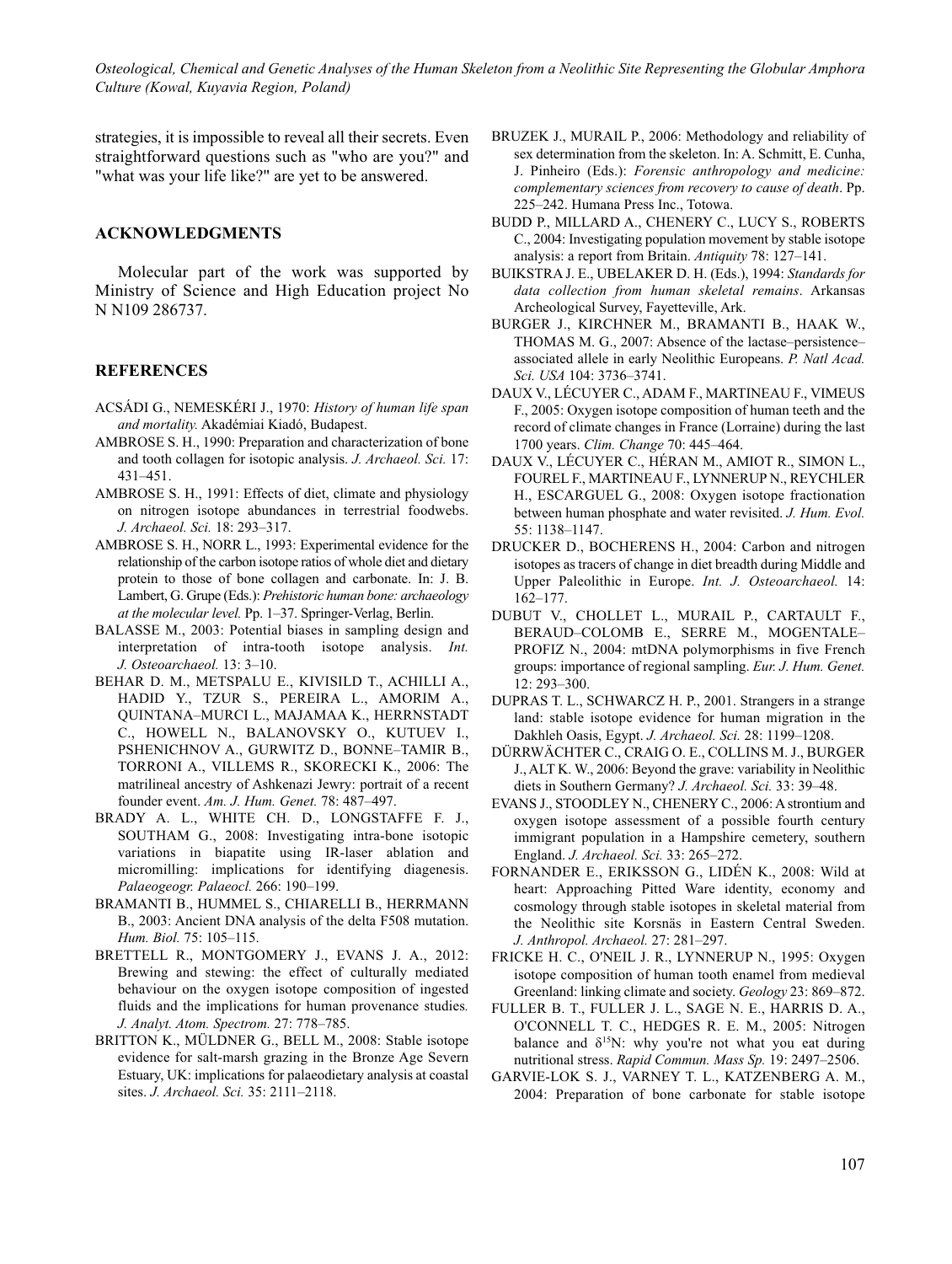analysis: the effects of treatment time and acid concentration. *J. Archaeol. Sci.* 31: 763–776.

- GRYGIEL R., BOGUCKI P., 1993: The first farmers of Central Europe: a survey article. *J. Field Archaeol.* 20: 399–426.
- HAAK W., BALANOVSKY O., SANCHEZ J. J., KOSHEL S., ZAPOROZHCHENKO V., ADLER C. J., DER SARKISSIAN C. S. I., BRANDT G., SCHWARZ C., NICKLISCH N., DRESELY V., FRITSCH B., BALANOVSKA E., VILLEMS R., MELLER H., ALT K. W., COOPER A., THE GENOGRAPHIC CONSORTIUM, 2010: Ancient DNA from European Early Neolithic farmers reveals their Near Eastern affinities. *PloS Biol.* 8: e1000536. doi:10.1371/journal.pbio.1000536.
- HAAK W., BRANDT G., JONG H. N., MEYER C., GANSLMEIER R., HEYD V., HAWKESWORTH C., PIKE A. W. G., MELLER H., ALT K. W., 2008: Ancient DNA, strontium isotopes, and osteological analyses shed light on social and kinship organization of the Later Stone Age. *P. Natl Acad. Sci. USA* 105: 18226.
- HAAK W., FORSTER P., BRAMANTI B., MATSUMURA S., BRANDT G. TÄNZER M., VILLEMS R., RENFREW C., GRONENBORN D., ALT K. W., BURGER J., 2005: Ancient DNA from the first European farmers at 7500–year–old Neolithic sites. *Science* 310: 1016–1018.
- HARRISON R. G., KATZENBERG A. M., 2003: Paleodiet studies using stable carbon isotopes from bone apatite and collagen: examples from Southern Ontario and San Nicolas Island, California. *J. Anthropol. Archaeol.* 22: 227–244.
- HEDGES R. E. M., CLEMENT J. G., THOMAS C. D. L., O'CONNELL T. C., 2007: Collagen turnover in the adult femoral mid-shaft: modeled from anthropogenic radiocarbon tracer measurements. *Am. J. Phys. Anthropol.* 133: 808–816.
- HEDGES R. E. M., STEVENS R. E., RICHARDS M. P., 2004: Bone as a stable isotope archive for local climatic information. *Quaternary Sci. Rev.* 23: 959–965.
- HILLSON S., 1996. *Dental anthropology*. Cambridge University Press, Cambridge.
- HOBSON K. A., ALISAUSKAS R. T., CLARK R. G., 1993: Stable-nitrogen isotope enrichment in avian tissues due to fasting and nutritional stress: implications for isotopic analysis of diet. *The Condor* 95: 388–394.
- HOOGEWERFF J., PAPESCH W., KRALIK M., BERNER M., VROON P., MIESBAUER H., GABER O., KÜNZEL K. H., KLEINJANS J., 2001: The last domicile of the Iceman from Hauslabjoch: a geochemical approach using Sr, C and O isotopes and trace element signatures. *J. Archaeol. Sci*. 28: 983–989.
- IAEA, 2001: *GNIP Maps and animations.* International Atomic Energy Agency, Vienna. Accessible at *http://isohis.iaea.org*.
- JERESZYŃSKA B., 2004: *Procesy wzrastania i rozwoju oraz ich uwarunkowania w średniowiecznych populacjach ludzkich*. Wydawnictwo Naukowe UAM, Poznań.
- KACZANOWSKA M., 2005: Kultura amfor kulistych. In: J. Śliwa (Ed.): *Wielka Historia Świata, Stary i Nowy Świat, Od "rewolucji" neolitycznej do podbojów Aleksandra Wielkiego, t. 2.* Pp. 180–181. FOGRA Oficyna Wydawnicza, Kraków.
- KACZANOWSKI P., KOZŁOWSKI J., 1998: *Najdawniejsze dzieje ziem polskich (do VII w.). Wielka historia Polski, t. 1*. FOGRA Oficyna Wydawnicza, Kraków.
- KACZMAREK M., 1995: Poznańskie badania długofalowe, wzorce i dynamika wyrzynania się zębów stałych a ocena dojrzałości biologicznej organizmu. *Przegląd Antropologiczny* 58: 9–13.
- KATZENBERG A. M., 2000: Stable isotope analysis: a tool for studying past diet, demography, and life history. In: M. A. Katzenberg, S. R. Saunders (Eds.): *Biological anthropology of the human skeleton*. Pp. 305–327. Wiley–Liss, New York.
- KATZENBERG A. M., WEBER A., 1999: Stable isotope ecology and paleodiet in the Lake Baikal region of Siberia. *J. Archaeol. Sci.* 26: 651–659.
- KELLNER C. M., SCHOENINGER M. J., 2007: A simple carbon isotope model for reconstructing prehistoric human diet. *Am. J. Phys. Anthropol.* 133: 1112–1127.
- KNUDSON K. J., TORRES–ROUFF CH., 2009: Investigating cultural heterogeneity in San Pedro de Atacama, Northern Chile, through biogeochemistry and bioarchaeology. *Am. J. Phys. Anthropol.* 138: 473–485.
- KOHN M. J., SCHOENINGER M. J., BARKER W. W., 1999: Altered states: effects of diagenesis on fossil tooth chemistry. *Geochim. Cosmochim. Ac.* 63: 2737–2747.
- KOZŁOWSKI J. K., 1998: Eneolit kształtowanie się protocywilizacji południowo-wschodniej Europy. In: P. Kaczanowski, J. K. Kozłowski (Eds.): *Najdawniejsze dzieje ziem polskich.* Pp. 115–138. FOGRA, Oficyna Wydawnicza, Kraków.
- KOZŁOWSKI J. K., 1999: Epoka miedzi w Europie i na Bliskim Wschodzie. In: J. K. Kozłowski (Ed.): *Encyklopedia Historyczna Świata.* Pp. 173–201. Agencja Publicystyczno-Wydawnicza Opres, Kraków.
- KRUEGER H. W., SULLIVAN C. H., 1984: Models for carbon isotope fractionation between diet and bone. In: J. Turnlund, P. E. Johnson (Eds.): *Stable isotopes in nutrition ACS Symposium Series*. Pp. 205–222. American Chemical Society, Washington, D.C.
- LEE-THORP J., SEALY J. C., VAN DER MERWE N. J., 1989: Stable carbon isotope ratio differences between bone collagen and bone apatite, and their relationship to diet. *J. Archaeol. Sci.* 16: 585–599.
- LILLIE M. C., RICHARDS M., 2000: Stable isotope analysis and dental evidence of diet at the Mesolithic-Neolithic transition in Ukraine. *J. Archaeol. Sci.* 27: 965–972.
- LINDERHOLM A., 2008: *Migration in prehistory DNA and stable isotope analyses of Swedish skeletal material.* Doctoral Thesis. Stockholm University, Stockholm.
- LÖSCH S., GRUPE G., PETERS J., 2006: Stable isotopes and dietary adaptations in humans and animals at Pre-Pottery Neolithic Nevalı Çori, Southeast Anatolia. *Am. J. Phys. Anthropol.* 131: 181–193.
- LUBELL D., JACKES M., SCHWARCZ H., KNYF M., MEIKLEJOHN C., 1994: The Mesolithic-Neolithic transition in Portugal: isotopic and dental evidence of diet. *J. Archaeol. Sci.* 21: 210–216.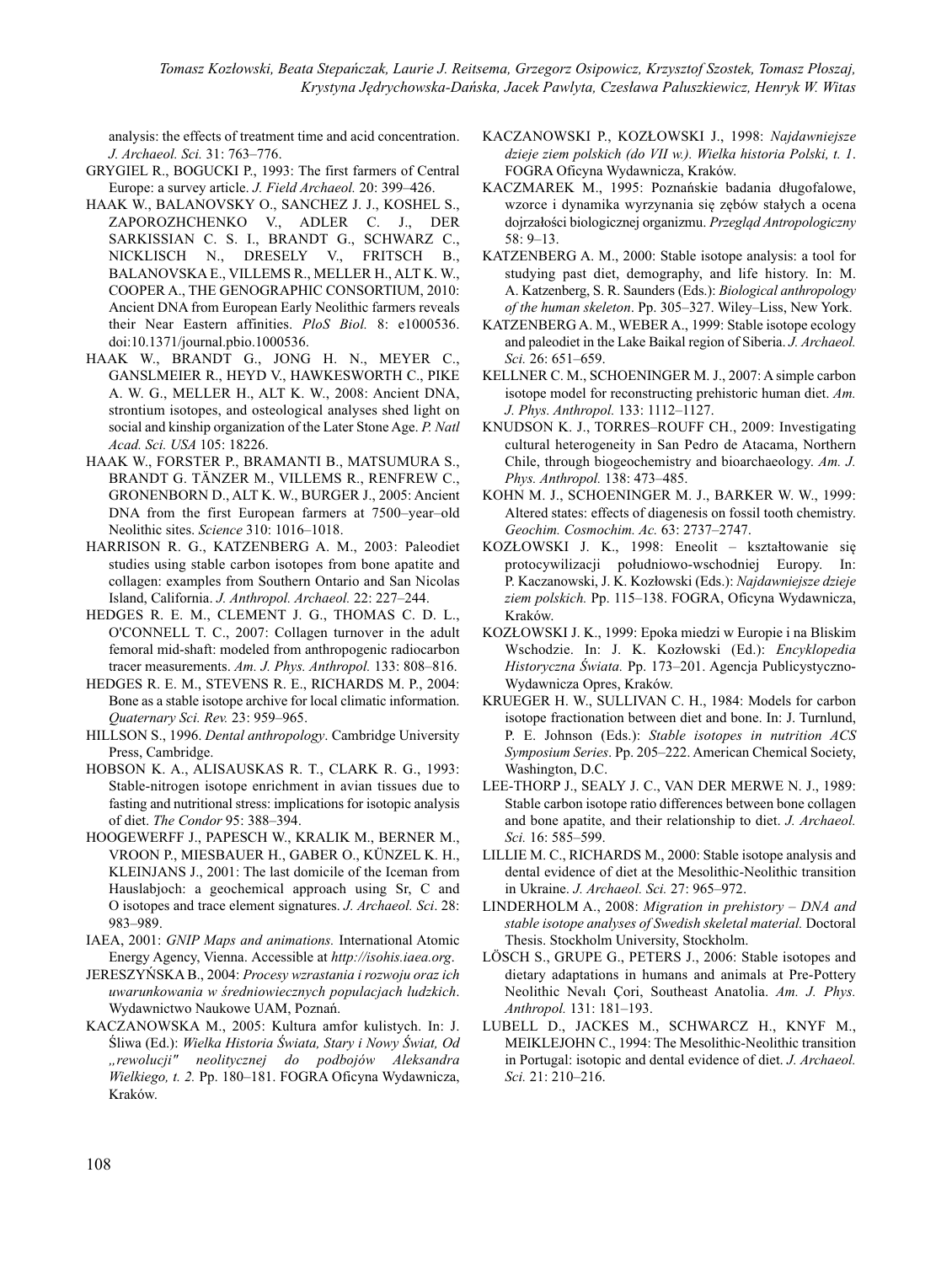- LUZ B., KOLODNY Y., HOROWITZ M., 1984: Fractionation of oxygen isotopes between mammalian bone phosphate and environmental drinking water. *Geochim. Cosmochim. Ac.* 48: 1689–1693.
- MALMSTROM H., LINDERHOLM A., LIDEN K., STORA J., MOLNAR P., HOLMLUND G., JAKOBSSON M., GÖTHERSTRÖM A., 2010: High frequency of lactose intolerance in a prehistoric hunter–gatherer population in northern Europe. *BMC Evol. Biol.* 10: 89.
- MÜLLER W., FRICKE H., HALLIDAY A. N., MCCULLOCH M. T., WARTHO J. A., 2003: Origin and migration of the Alpine Iceman. *Science* 302: 862–866.
- O'GRADY S. P., WENDE A. R., REMIEN C. H., VALENZUELA L. O., ENRICHT L. E., CHESSON L. A., ABEL D. E., CERLING T. E., EHLERINGER J. R., 2010:Aberrant water homeostasis detected by stable isotope analysis. *PLoS One* 5: 1–7.
- O'NEIL J. R., ROE L. J., REINHARD E., BLAKE R. E., 1994: A rapid and precise method of oxygen isotope analysis of biogenic phosphate. *Israel J. Earth Sci.* 43: 203–212.
- PAPATHANASIOU A., 2003: Stable isotope analysis in Neolithic Greece and possible implications on human health. *Int. J. Osteoarchaeol.* 13: 314–324.
- PATE F. D., 1994: Bone chemistry and paleodiet. *J. Archaeol. Method Th.* 1: 161–209.
- PRICE D. T., BURTON J. H., SHARER R. J., BUIKSTRA J. E., WRIGHT L. E., TRAXLER L. P., MILLER K. A., 2010: Kings and commoners at Copan: isotopic evidence for origins and movement in the Classic Maya period. *J. Anthropol. Archaeol.* 29: 15–32.
- POLLARD A. M., 2011: Isotopes and impact: a cautionary tale. *Antiquity* 85: 631–638.
- PROWSE T. L., SCHWARCZ H. P., GARNSEY P., KNYF M., MACCHIARELLI R., BONDIOLI L., 2007: Isotopic evidence for age-related immigration to imperial Rome. *Am. J. Phys. Anthropol.* 132: 510–519.
- REID D. J., DEAN M. C., 2006: Variation in modern human enamel formation times. *J. Hum. Evol.* 50: 329–346.
- REITSEMA L. J., CREWS D. E., 2011: Oxygen isotopes as a biomarker for sickle-cell disease? Evidence from transgenic mice expressing human hemoglobin S genes. *Am. J. Phys. Anthropol.* 145: 495–498*.*
- REITSEMA L. J., CREWS D. E., POLCYN M., 2010: Preliminary evidence for medieval Polish diet from carbon and nitrogen stable isotopes. *J. Archaeol. Sci.* 37: 1413–1423.
- REITSEMA L. J., KOZŁOWSKI T, MAKOWIECKI D., 2013: Human-environment interactions in medieval Poland: a perspective from the analysis of faunal stable isotope ratios. *J. Archaeol. Sci.* 40: 3636–3646.
- RICHARDS M. P., HEDGES R. E. M., 1999: Stable isotope evidence for similarities in the types of marine foods used by Late Mesolithic humans at sites along the Atlantic coast of Europe. *J. Archaeol. Sci.* 26: 717–722.
- ROBERTS C. A., MILLARD A. R., NOWELL G. M., GRÖCKE D. R., MACPHERSON C. G., PEARSON D. G, EVANS D. H., 2013: Isotopic tracing of the impact of mobility on

infectious disease: the origin of people with treponematosis buried in hull, England, in the late medieval period. *Am. J. Phys. Anthropol.* 150: 273–285.

- ROCHE D., SÉGALEN L., BALAN E., DELATTRE S., 2010: Preservation assessment of Miocene–Pliocene tooth enamel from Tugen Hills (Kenyan Rift Valley) through FTIR, chemical and stable–isotope analyses. *J. Archaeol. Sci.* 37: 1690–1699.
- RUFF C. B., HOLT B. M, NISKANEN M., SLADEK V., BERNER M., GAROFALO E., GARVIN H. M, HORA M., MAIJANEN H., NIINIMÄKI S., SALO K., SCHUPLEROVÁ E., TOMPKINS D., 2012: Stature and body mass estimation from skeletal remains in the European Holocene. *Am. J. Phys. Anthropol.* 148: 601–617.
- RUIZ–PESINI E., LOTT M. T., PROCACCIO V., POOLE J. C., BRANDON M. C., MISHMA D., YI CH., KREUZIGER J., BALDI P., WALLACE D. C., 2007: An enhanced MITOMAP with a global mtDNA mutational phylogeny. *Nucleic Acids Res.* 35: 823–828.
- SCHOENINGER M. J., 1989: Reconstructing prehistoric human diet. In: T. D. Price (Ed.): *The chemistry of prehistoric human bone*. Pp 38–67. Cambridge University Press, Cambridge.
- SCHWEISSING M. M., GRUPE G., 2003: Stable strontium isotopes in human teeth and bone: a key to migration events of the late Roman period in Bavaria. *J. Archaeol. Sci.* 30: 1373–1383.
- SHAW B., BUCKLEY H., SUMMERHAYES G., ANSON D., GARLING S., VALENTIN F., MANDUI H., STIRLING C., REID M., 2010: Migration and mobility at the Late Lapita site of Reber–Rakival (SAC), Watom Island using isotope and trace element analysis: a new insight into Lapita interaction in the Bismarck Archipelago. *J. Archaeol. Sci.* 37: 605–613.
- SOARES P., ACHILLI A., SEMINO O., DAVIES W., MACAULAY V., BANDELT H. J., TORRONI A., RICHARDS M. B., 2010: The archaeogenetics of Europe. *Curr. Biol.* 20: 174–183.
- SOARES P., ERMINI L., THOMSON N., MORMINA M., RITO T., RÖHL A., SALAS A., OPPENHEIMER S., MACAULAY V., RICHARDS M. B., 2009: Correcting for purifying selection: an improved human mitochondrial molecular clock. *Am. J. Hum. Genet.* 84: 740–759.
- STEPHAN E., 2000: Oxygen isotope analysis of animal bone phosphate: method refinement, influence of consolidants, and reconstruction of paleotemperatures for Holocene sites. *J. Archaeol. Sci.* 27: 523–535.
- STREETER M., STOUT S., TRINKAUS E., BURR D., 2010: Brief communication: Bone remodeling rates in Pleistocene humans are not slower than the rates observed in modern populations: a reexamination of Abbott *et al.* (1996). *Am. J. Phys. Anthropol.* 141: 315–318.
- SZOSTEK K., GŁĄB H., 2001: Trace elements concentrations in human teeth from a Neolithic common grave at Nakonowo (Central Poland). *Variability Evol.* 9: 51–59.
- THOMPSON T. J. U., GAUTHIER M., ISLAM M., 2009: The application of a new method of Fourier Transform Infrared Spectroscopy to the analysis of burned bone. *J. Archaeol. Sci.* 36: 910–914.
- TIESZEN L. L., FAGRE T., 1993: Effect of diet quality and composition on the isotopic composition of respiratory CO2,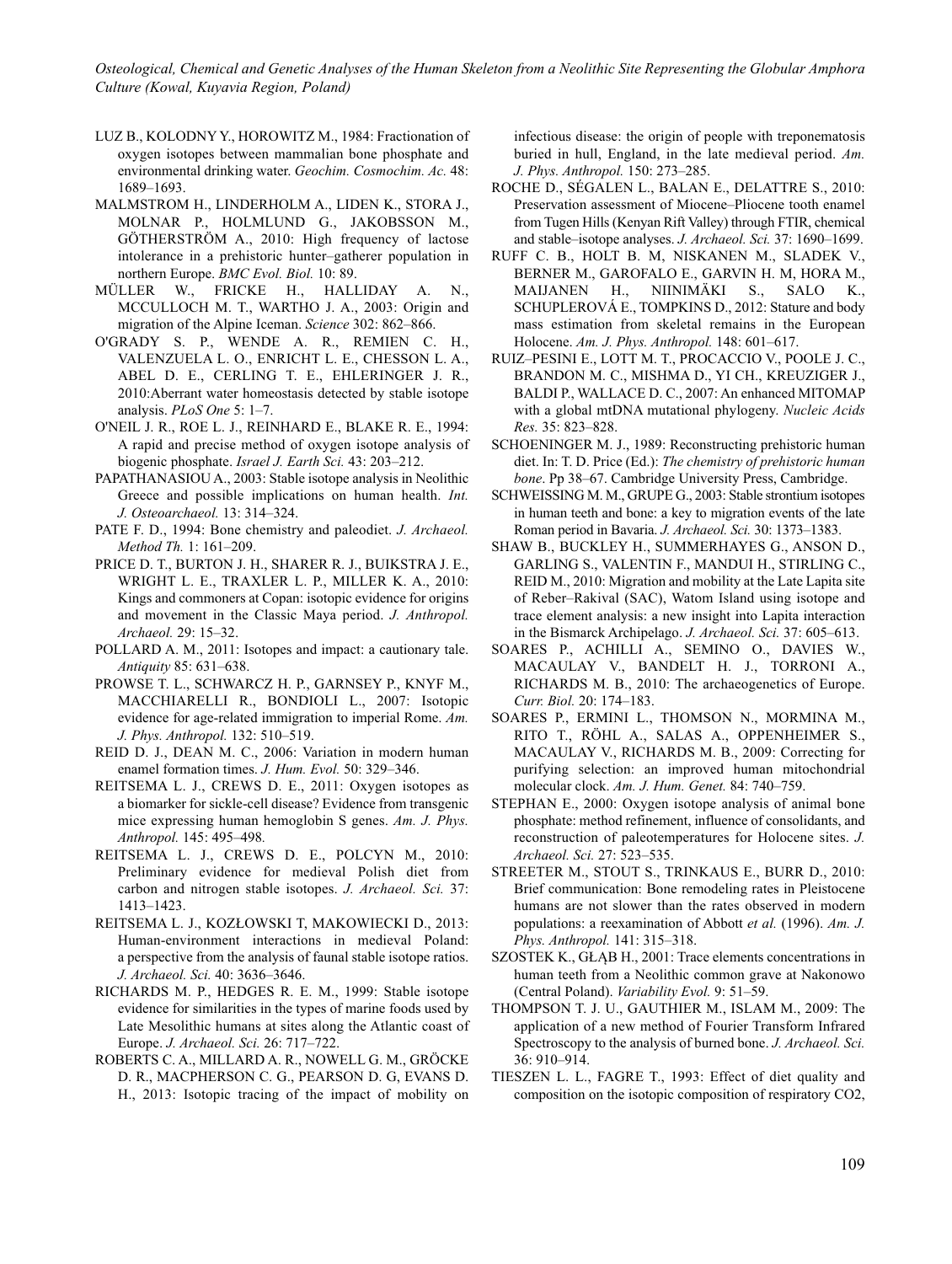bone collagen, bioapatite, and soft tissues. In: J. B. Lambert, G. Grupe (Eds.): *Molecular archaeology of prehistoric human bone.* Pp. 121–155. Springer, Berlin.

- VAN KLINKEN G. J., RICHARDS M. P., HEDGES R. E. M., 2000: An overview of causes for stable isotopic variations in past European human populations: environmental, ecophysiological, and cultural effects. In: S. Ambrose, M. A. Katzenberg (Eds.): *Biogeochemical approaches to paleodietary analysis.* Pp. 39–63. Kluwer Academic/Plenum Publishing, New York.
- VANCATA V., 2000: Reconstruction of body height, body mass and body shape in fossil and historical human populations. In: J. Charzewski, J. Piontek (Eds.): *Nowe techniki i technologie badań materiałów kostnych*. Pp. 11–34. Akademia Wychowania Fizycznego im. Józefa Piłsudskiego, Warszawa.
- VERCELLOTTI G., ALCIATI G., RICHARDS M. P., FORMICOLA V., 2008: The Late Upper Paleolithic skeleton Villabruna 1 (Italy): a source of data on biology and behavior of a 14,000 year-old hunter. *J. Anthropol. Sci.* 86: 143–163.
- WASYLIKOWA K., CÂRCIUMARU M., HAJNALOVÁ E., HARTYÁNYI B. P., PASHKEVICH G. A., YANUSHEVICH Z. V., 1991: East-Central Europe. In: W. Van Zeist, K. Wasylikowa, K. E. Behre (Eds.): *Progress in Old World palaeoethnobotany: a retrospective view on the occasion of 20 years of the International Work Group for Palaeoethnobotany*. Pp. 207–239. Taylor and Francis, Balkema, Rotterdam.
- WHITE C., LONGSTAFFE F. J., LAW K. R., 2004: Exploring the effects of environment, physiology and diet on oxygen isotope ratios in ancient Nubian bones and teeth. *J. Archaeol. Sci.* 31: 233–250.
- WHITE CH. D., SPENCE M. W., STUART–WILLIAMS Q., SCHWACZ H. P., 1998: Oxygen isotopes and the identification of geographical origins: the Valley of Oaxaca versus the Valley of Mexico. *J. Archaeol. Sci.* 25: 643–655.
- WHITE T. D., FOLKENS P. A., 2005: *The human bone*. Manual. Burlington.
- WIŚLAŃSKI T., 1969: *Podstawy gospodarcze plemion neolitycznych w Polsce północno-zachodniej.* Wydawnictwo Polskiej Akademii Nauk, Wrocław–Warszawa–Kraków.
- WIŚLAŃSKI T. 1979: Dalszy rozwój ludów neolitycznych. Plemiona kultury amfor kulistych. In: W. Hensel, T. Wiślański (Eds.): *Prahistoria ziem polskich, neolit Tom 2.* Pp. 261–299. Wydawnictwo Polskiej Akademii Nauk, Wrocław–Warszawa– Kraków–Gdańsk.
- WITAS H. W., JATCZAK I., JĘDRYCHOWSKA-DAŃSKA K., ŻĄDZIŃSKA E., WRZESIŃSKA A., WRZESIŃSKI J., NADOLSKI J., 2006: Sequence of ΔF508 CFTR allele identified at present is lacking in medieval specimens from Central Poland. Preliminary results. *Anthropol. Anz.* 1: 1–9.
- WITAS H. W., JĘDRYCHOWSKA-DAŃSKA K., ZAWICKI P., 2007: Extremely high frequency of autoimmune-predisposing alleles in medieval specimens. *J. Zhejiang Univ-Sci. B* 8: 512– 514.
- WITAS H. W., JĘDRYCHOWSKA-DAŃSKA K., ZAWICKI P., 2010: Changes in frequency of IDDM-associated HLA DQB, CTLA4 and INS alleles. *Int. J. Immunogenet.* 37: 155–158.
- WRIGHT L. E., SCHWARCZ H. P., 1996: Infrared and isotopic evidence for diagenesis of bone apatite at Dos Pilas, Guatemala: paleodietary implications. *J. Archaeol. Sci.* 23: 933–944.
- WRIGHT L. E., SCHWARCZ H. P., 1999: Correspondence between stable carbon, oxygen and nitrogen isotopes in human tooth enamel and dentine: infant diets at Kaminaljuyú. *J. Archaeol. Sci.* 26: 1159–1170.
- ZAWICKI P., WITAS H. W., 2008: HIV-1 protecting CCR5-delta 32 allele in medieval Poland. *Infect. Genet. Evol.* 8: 146–151.
- ZVELEBIL M., WEBER A. W., 2013: Human bioarchaeology: group identity and individual life histories – introduction. *J. Anthropol. Archaeol.* 32, 3: 275–279.